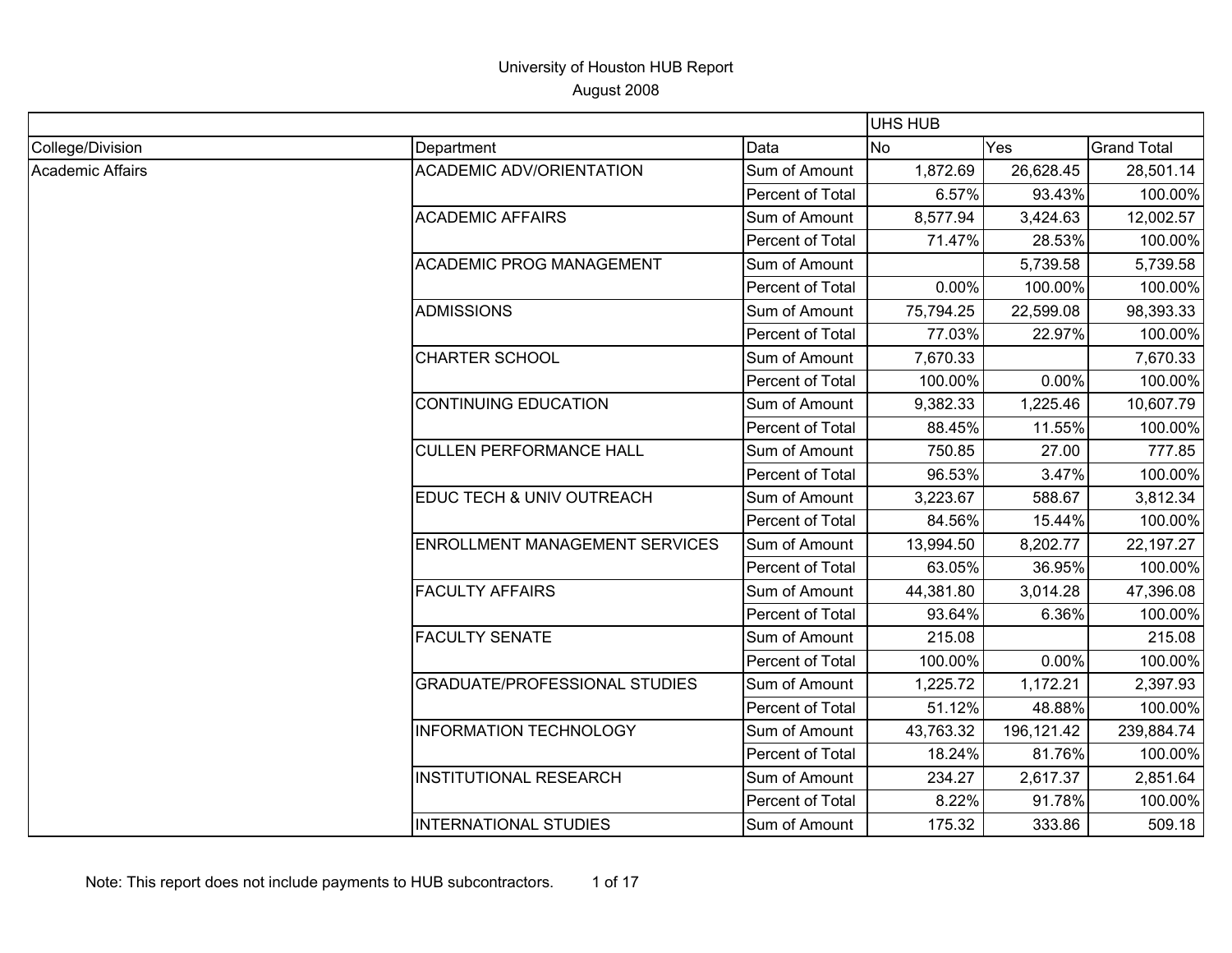|                                   |                                       |                  | UHS HUB        |            |                    |
|-----------------------------------|---------------------------------------|------------------|----------------|------------|--------------------|
| College/Division                  | Department                            | Data             | N <sub>o</sub> | Yes        | <b>Grand Total</b> |
| Academic Affairs                  | <b>INTERNATIONAL STUDIES</b>          | Percent of Total | 34.43%         | 65.57%     | 100.00%            |
|                                   | <b>KUHF RADIO</b>                     | Sum of Amount    | 145,266.55     | 3,629.32   | 148,895.87         |
|                                   |                                       | Percent of Total | 97.56%         | 2.44%      | 100.00%            |
|                                   | <b>KUHT TV</b>                        | Sum of Amount    | 191,575.57     | 4,410.60   | 195,986.17         |
|                                   |                                       | Percent of Total | 97.75%         | 2.25%      | 100.00%            |
|                                   | <b>MANAGEMENT INFORMATION SYSTEMS</b> | Sum of Amount    | 145,038.42     | 201,999.69 | 347,038.11         |
|                                   |                                       | Percent of Total | 41.79%         | 58.21%     | 100.00%            |
|                                   | <b>REGISTRATION AND ACADEMIC RECO</b> | Sum of Amount    | 15,592.08      | 179.73     | 15,771.81          |
|                                   |                                       | Percent of Total | 98.86%         | 1.14%      | 100.00%            |
|                                   | <b>SCHOLARS COMMUNITY</b>             | Sum of Amount    | 194.04         | 96.75      | 290.79             |
|                                   |                                       | Percent of Total | 66.73%         | 33.27%     | 100.00%            |
|                                   | <b>SCHOLARSHIPS AND FINANCIAL AID</b> | Sum of Amount    | 59,853.35      |            | 59,853.35          |
|                                   |                                       | Percent of Total | 100.00%        | 0.00%      | 100.00%            |
|                                   | SECURITY AND DISASTER RECOVERY        | Sum of Amount    | 234.98         | 155.65     | 390.63             |
|                                   |                                       | Percent of Total | 60.15%         | 39.85%     | 100.00%            |
|                                   | <b>TECHNOLOGY SUPPORT SERVICES</b>    | Sum of Amount    | 115,409.32     | 31,803.21  | 147,212.53         |
|                                   |                                       | Percent of Total | 78.40%         | 21.60%     | 100.00%            |
|                                   | UH WELCOME CENTER                     | Sum of Amount    | 55,668.91      |            | 55,668.91          |
|                                   |                                       | Percent of Total | 100.00%        | 0.00%      | 100.00%            |
|                                   | UNDERGRADUATE STUDIES                 | Sum of Amount    | 866.07         |            | 866.07             |
|                                   |                                       | Percent of Total | 100.00%        | 0.00%      | 100.00%            |
| Academic Affairs Sum of Amount    |                                       |                  | 940,961.36     | 513,969.73 | 1,454,931.09       |
| Academic Affairs Percent of Total |                                       |                  | 64.67%         | 35.33%     | 100.00%            |
| Administration and Finance        | <b>ADMINISTRATION &amp; FINANCE</b>   | Sum of Amount    | 50,385.15      | 99.58      | 50,484.73          |
|                                   |                                       | Percent of Total | 99.80%         | 0.20%      | 100.00%            |
|                                   | <b>AUXILIARY SERVICES</b>             | Sum of Amount    | 353.98         |            | 353.98             |
|                                   |                                       | Percent of Total | 100.00%        | 0.00%      | 100.00%            |
|                                   | AVCIAVP-ADMINISTRATION                | Sum of Amount    | 1,399.62       | 1,750.71   | 3,150.33           |
|                                   |                                       | Percent of Total | 44.43%         | 55.57%     | 100.00%            |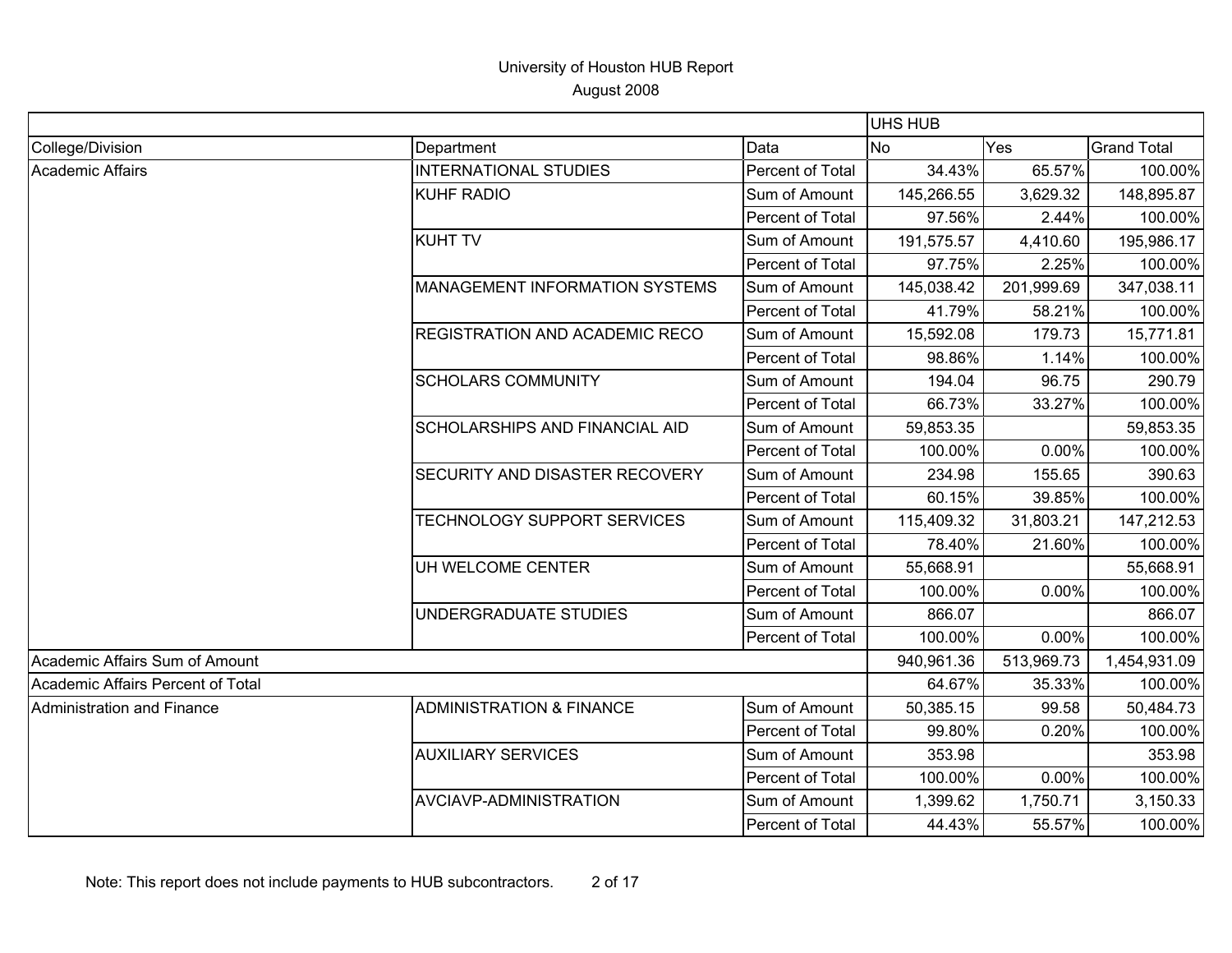|                            |                                  |                  | UHS HUB       |              |                    |
|----------------------------|----------------------------------|------------------|---------------|--------------|--------------------|
| College/Division           | Department                       | Data             | <b>No</b>     | Yes          | <b>Grand Total</b> |
| Administration and Finance | <b>BUDGET</b>                    | Sum of Amount    | 906.91        | 1,871.39     | 2,778.30           |
|                            |                                  | Percent of Total | 32.64%        | 67.36%       | 100.00%            |
|                            | ENVIRONMENTAL HEALTH RISK MGMT   | Sum of Amount    | 9,785.74      | 380.64       | 10,166.38          |
|                            |                                  | Percent of Total | 96.26%        | 3.74%        | 100.00%            |
|                            | <b>FACILITIES &amp; PLANNING</b> | Sum of Amount    | 15,219,277.04 | 1,365,686.76 | 16,584,963.80      |
|                            |                                  | Percent of Total | 91.77%        | 8.23%        | 100.00%            |
|                            | <b>FINANCE</b>                   | Sum of Amount    | 8,488.06      | 17,318.69    | 25,806.75          |
|                            |                                  | Percent of Total | 32.89%        | 67.11%       | 100.00%            |
|                            | <b>FINANCIAL REPORTING</b>       | Sum of Amount    | 394.62        | 448.80       | 843.42             |
|                            |                                  | Percent of Total | 46.79%        | 53.21%       | 100.00%            |
|                            | <b>HUB PROGRAMS</b>              | Sum of Amount    | 678.97        |              | 678.97             |
|                            |                                  | Percent of Total | 100.00%       | 0.00%        | 100.00%            |
|                            | <b>HUMAN RESOURCES</b>           | Sum of Amount    | 11,710.34     | 567.02       | 12,277.36          |
|                            |                                  | Percent of Total | 95.38%        | 4.62%        | 100.00%            |
|                            | <b>INST - BUSINESS SERVICES</b>  | Sum of Amount    | 930.00        |              | 930.00             |
|                            |                                  | Percent of Total | 100.00%       | 0.00%        | 100.00%            |
|                            | ONE CARD PROGRAM                 | Sum of Amount    | 9,921.63      | 154.28       | 10,075.91          |
|                            |                                  | Percent of Total | 98.47%        | 1.53%        | 100.00%            |
|                            | PARKING & TRANSPORTATION         | Sum of Amount    | 80,928.75     | 776.05       | 81,704.80          |
|                            |                                  | Percent of Total | 99.05%        | 0.95%        | 100.00%            |
|                            | PHY PLANT-ADMINISTRATION         | Sum of Amount    | 131,853.07    | 46,934.56    | 178,787.63         |
|                            |                                  | Percent of Total | 73.75%        | 26.25%       | 100.00%            |
|                            | PHY PLANT-AUTOMOTIVE             | Sum of Amount    | 22,731.54     | 8,029.55     | 30,761.09          |
|                            |                                  | Percent of Total | 73.90%        | 26.10%       | 100.00%            |
|                            | PHY PLANT-BLDG MAINT             | Sum of Amount    | 21,720.79     | 5,090.70     | 26,811.49          |
|                            |                                  | Percent of Total | 81.01%        | 18.99%       | 100.00%            |
|                            | <b>PHY PLANT-CUSTODIAL SVCS</b>  | Sum of Amount    | 6,493.09      | 13,840.46    | 20,333.55          |
|                            |                                  | Percent of Total | 31.93%        | 68.07%       | 100.00%            |
|                            | PHY PLANT-GROUNDS MAINT          | Sum of Amount    | 3,873.78      |              | 3,873.78           |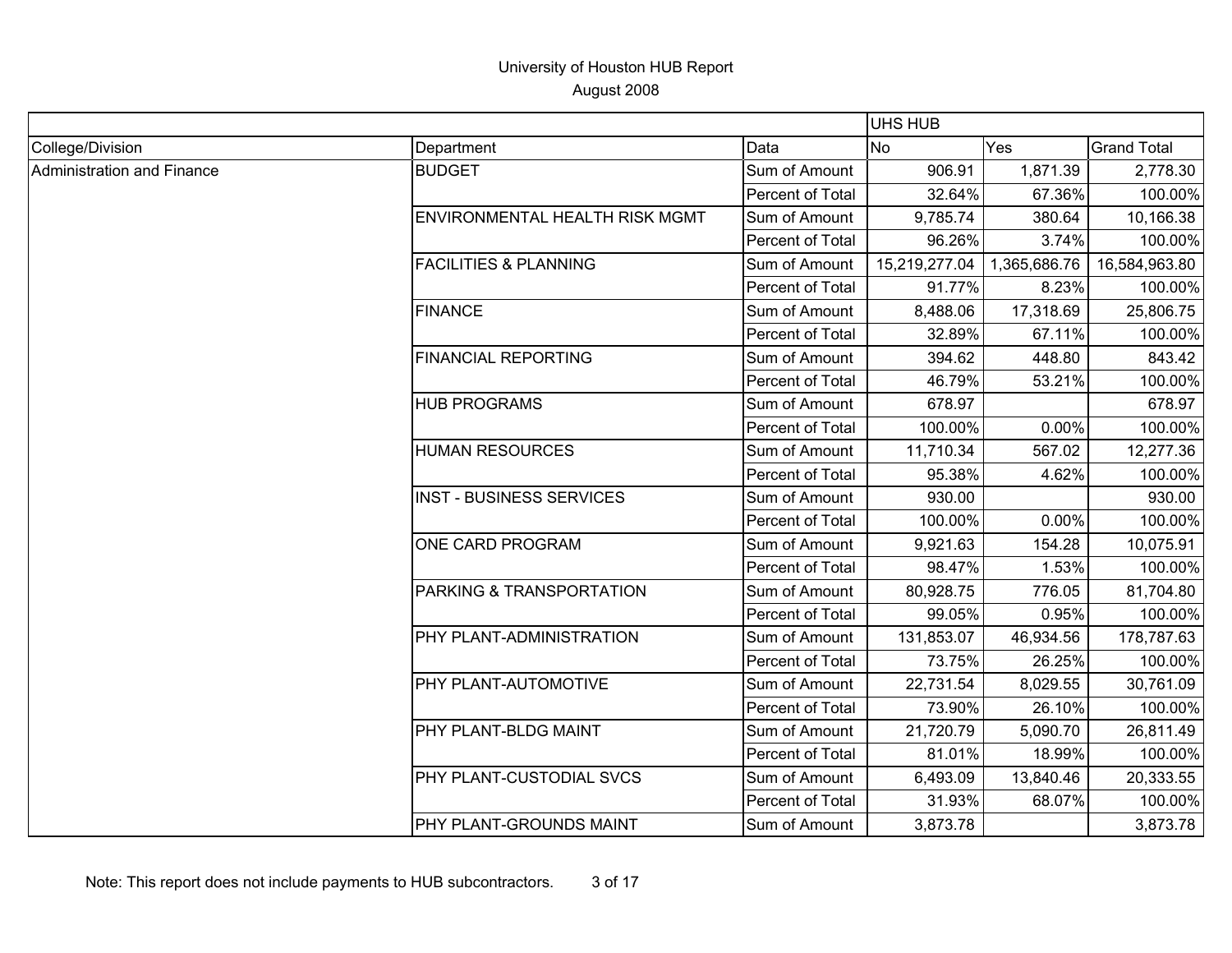|                                             |                                   |                  | UHS HUB       |              |                    |
|---------------------------------------------|-----------------------------------|------------------|---------------|--------------|--------------------|
| College/Division                            | Department                        | Data             | No            | Yes          | <b>Grand Total</b> |
| <b>Administration and Finance</b>           | PHY PLANT-GROUNDS MAINT           | Percent of Total | 100.00%       | 0.00%        | 100.00%            |
|                                             | PHY PLANT-SOLID WASTE             | Sum of Amount    | 3,080.24      |              | 3,080.24           |
|                                             |                                   | Percent of Total | 100.00%       | 0.00%        | 100.00%            |
|                                             | PHY PLANT-UTILITIES               | Sum of Amount    | 28,105.36     | 4,623.91     | 32,729.27          |
|                                             |                                   | Percent of Total | 85.87%        | 14.13%       | 100.00%            |
|                                             | POLICE                            | Sum of Amount    | 91,787.61     | 12,923.64    | 104,711.25         |
|                                             |                                   | Percent of Total | 87.66%        | 12.34%       | 100.00%            |
|                                             | <b>POSTAL SERVICES</b>            | Sum of Amount    | 3,575.99      | 211.43       | 3,787.42           |
|                                             |                                   | Percent of Total | 94.42%        | 5.58%        | 100.00%            |
|                                             | PRINTING                          | Sum of Amount    | 2,898.78      | 1,389.20     | 4,287.98           |
|                                             |                                   | Percent of Total | 67.60%        | 32.40%       | 100.00%            |
|                                             | <b>PURCHASED UTILITIES</b>        | Sum of Amount    | 9,021.65      |              | 9,021.65           |
|                                             |                                   | Percent of Total | 100.00%       | 0.00%        | 100.00%            |
|                                             | <b>STUDENT FINANCIAL SERVICES</b> | Sum of Amount    | 14,752.30     |              | 14,752.30          |
|                                             |                                   | Percent of Total | 100.00%       | 0.00%        | 100.00%            |
| Administration and Finance Sum of Amount    |                                   |                  | 15,735,055.01 | 1,482,097.37 | 17,217,152.38      |
| Administration and Finance Percent of Total |                                   |                  | 91.39%        | 8.61%        | 100.00%            |
| Architecture                                | <b>DEAN, ARCHITECTURE</b>         | Sum of Amount    | 43,740.13     | 2,990.62     | 46,730.75          |
|                                             |                                   | Percent of Total | 93.60%        | 6.40%        | 100.00%            |
| Architecture Sum of Amount                  |                                   |                  | 43,740.13     | 2,990.62     | 46,730.75          |
| Architecture Percent of Total               |                                   |                  | 93.60%        | 6.40%        | 100.00%            |
| <b>Athletics</b>                            | <b>INTERCOLLEGIATE ATHLETICS</b>  | Sum of Amount    | 182,447.66    | 534.72       | 182,982.38         |
|                                             |                                   | Percent of Total | 99.71%        | 0.29%        | 100.00%            |
| <b>Athletics Sum of Amount</b>              |                                   |                  | 182,447.66    | 534.72       | 182,982.38         |
| Athletics Percent of Total                  |                                   |                  | 99.71%        | 0.29%        | 100.00%            |
| <b>Business Administration</b>              | <b>ACCOUNTANCY AND TAXATION</b>   | Sum of Amount    |               | 4,907.55     | 4,907.55           |
|                                             |                                   | Percent of Total | 0.00%         | 100.00%      | 100.00%            |
|                                             | <b>BAUER CAREER SERVICES CTR</b>  | Sum of Amount    | 7,654.71      | 14,587.60    | 22,242.31          |
|                                             |                                   | Percent of Total | 34.42%        | 65.58%       | 100.00%            |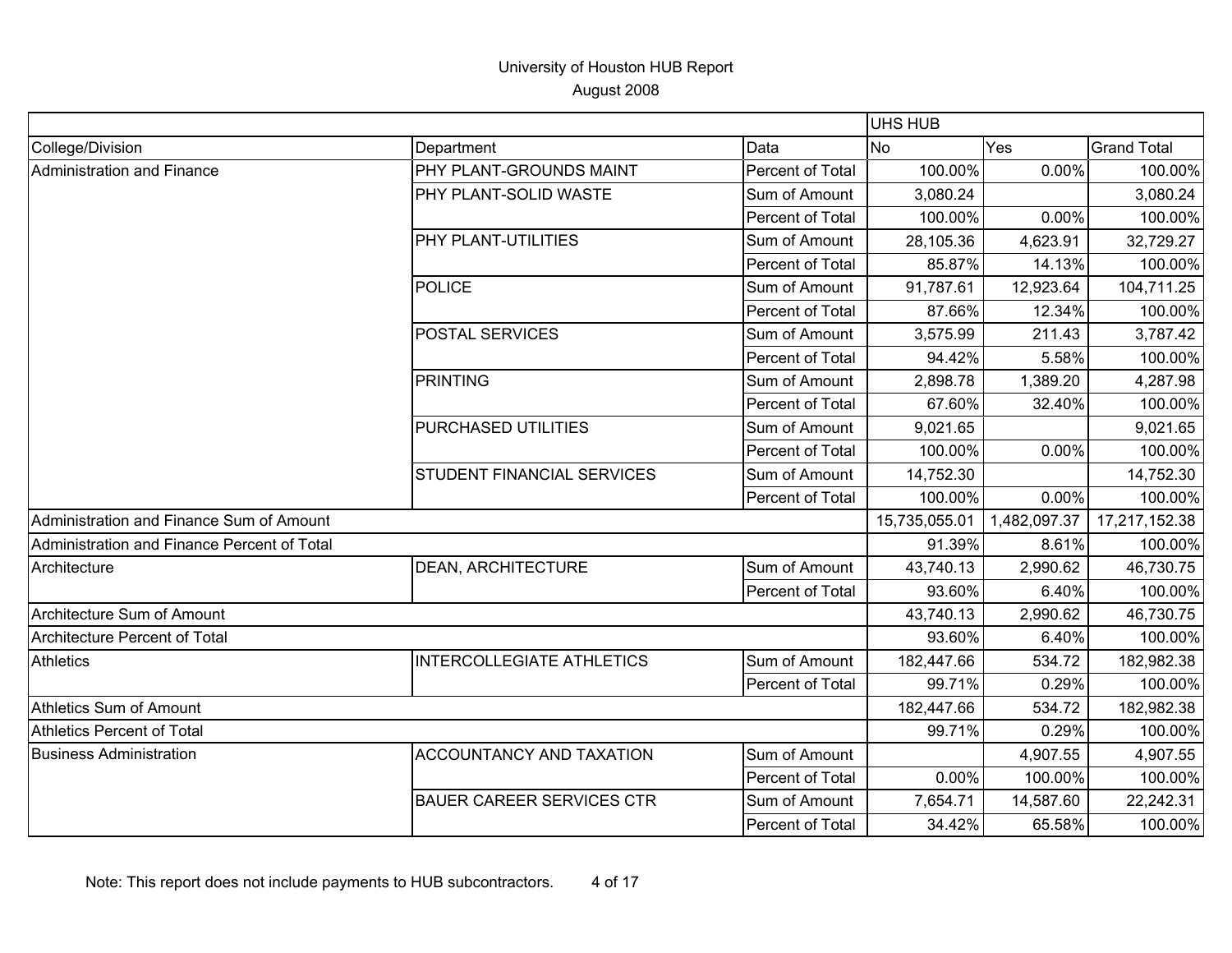|                                |                                       |                  | <b>UHS HUB</b> |            |                    |
|--------------------------------|---------------------------------------|------------------|----------------|------------|--------------------|
| College/Division               | Department                            | Data             | N <sub>o</sub> | Yes        | <b>Grand Total</b> |
| <b>Business Administration</b> | <b>BAUER COMMUNICATIONS</b>           | Sum of Amount    | 48,501.98      |            | 48,501.98          |
|                                |                                       | Percent of Total | 100.00%        | 0.00%      | 100.00%            |
|                                | CTR FOR ENTREPRENEURSHIP & INN        | Sum of Amount    | 1,570.14       | 869.15     | 2,439.29           |
|                                |                                       | Percent of Total | 64.37%         | 35.63%     | 100.00%            |
|                                | <b>CTR FOR EXECUTIVE DEVELOPMENT</b>  | Sum of Amount    |                | 216.25     | 216.25             |
|                                |                                       | Percent of Total | 0.00%          | 100.00%    | 100.00%            |
|                                | DEAN, BUSINESS ADMINISTRATION         | Sum of Amount    | 35,004.48      | 44,812.70  | 79,817.18          |
|                                |                                       | Percent of Total | 43.86%         | 56.14%     | 100.00%            |
|                                | DECISION AND INFORMATION SCIEN        | Sum of Amount    | 2,574.84       | 4,730.95   | 7,305.79           |
|                                |                                       | Percent of Total | 35.24%         | 64.76%     | 100.00%            |
|                                | <b>EXECUTIVE DEGREE PROGRAMS</b>      | Sum of Amount    | 12,250.93      | 3,080.47   | 15,331.40          |
|                                |                                       | Percent of Total | 79.91%         | 20.09%     | 100.00%            |
|                                | <b>FINANCE-BUS ADMIN</b>              | Sum of Amount    | 478.61         | 2,348.88   | 2,827.49           |
|                                |                                       | Percent of Total | 16.93%         | 83.07%     | 100.00%            |
|                                | <b>GLOBAL ENERGY MGMT INST</b>        | Sum of Amount    | 217.64         | 1,016.75   | 1,234.39           |
|                                |                                       | Percent of Total | 17.63%         | 82.37%     | 100.00%            |
|                                | <b>INFORMATION SYSTEMS RESEARCH C</b> | Sum of Amount    | 840.00         |            | 840.00             |
|                                |                                       | Percent of Total | 100.00%        | 0.00%      | 100.00%            |
|                                | <b>MANAGEMENT</b>                     | Sum of Amount    | 6,897.25       | 7,057.48   | 13,954.73          |
|                                |                                       | Percent of Total | 49.43%         | 50.57%     | 100.00%            |
|                                | MARKETING-BUS ADMIN                   | Sum of Amount    | 760.32         | 981.27     | 1,741.59           |
|                                |                                       | Percent of Total | 43.66%         | 56.34%     | 100.00%            |
|                                | <b>MBA STUDENT SERVICES CENTER</b>    | Sum of Amount    | 5,072.65       | 6,141.05   | 11,213.70          |
|                                |                                       | Percent of Total | 45.24%         | 54.76%     | 100.00%            |
|                                | RESEARCH AND INSTR COMPUTING S        | Sum of Amount    | 5,479.16       | 14,513.67  | 19,992.83          |
|                                |                                       | Percent of Total | 27.41%         | 72.59%     | 100.00%            |
|                                | SALES EXCELLENCE INSTITUTE            | Sum of Amount    | 4,673.88       | 683.44     | 5,357.32           |
|                                |                                       | Percent of Total | 87.24%         | 12.76%     | 100.00%            |
|                                | <b>SMALL BUSINESS DEV CENTER</b>      | Sum of Amount    | 45,969.56      | 107,413.12 | 153,382.68         |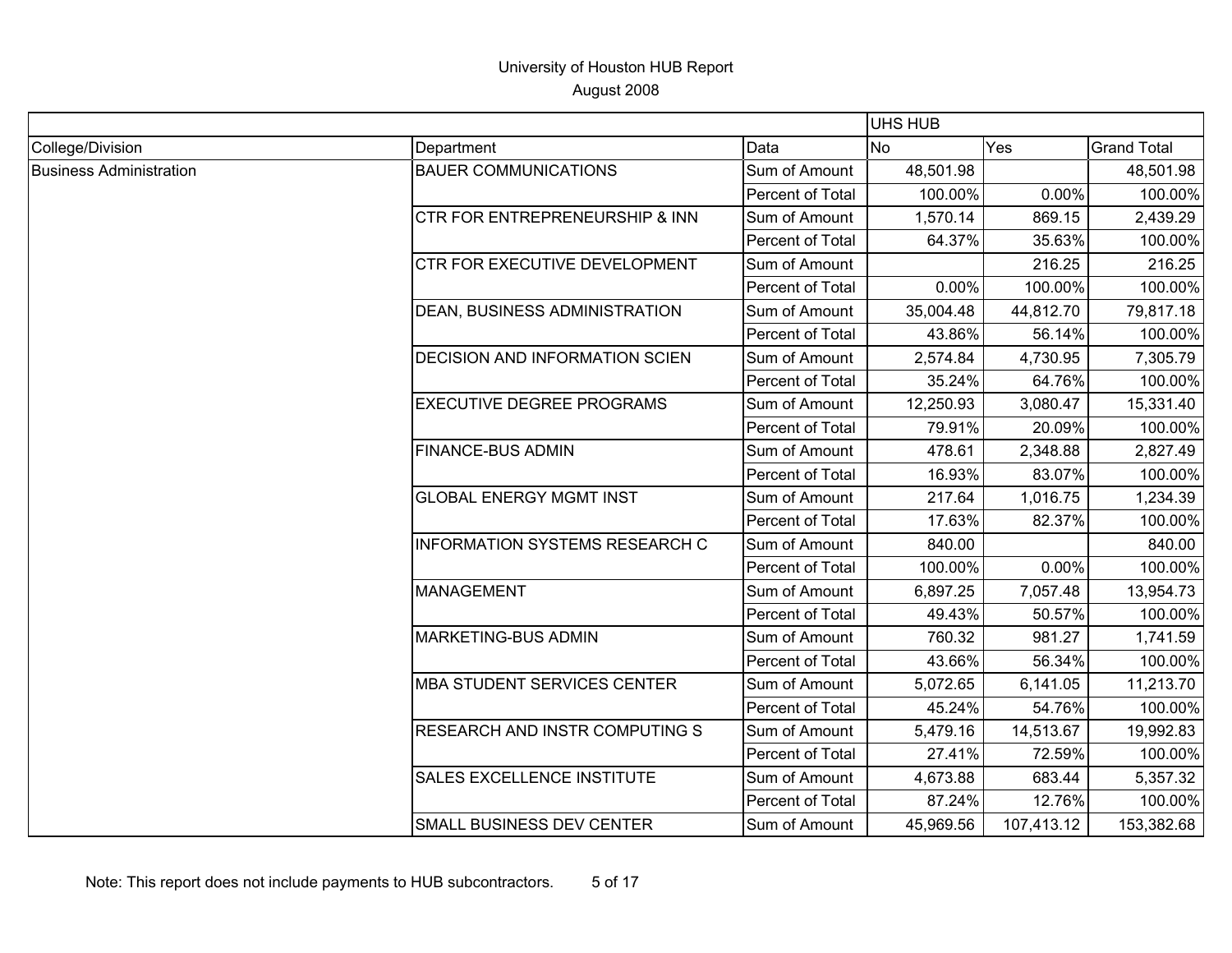|                                                 |                                           |                  | UHS HUB    |            |                    |
|-------------------------------------------------|-------------------------------------------|------------------|------------|------------|--------------------|
| College/Division                                | Department                                | Data             | <b>No</b>  | Yes        | <b>Grand Total</b> |
| <b>Business Administration</b>                  | SMALL BUSINESS DEV CENTER                 | Percent of Total | 29.97%     | 70.03%     | 100.00%            |
|                                                 | UNDERGRAD BUSINESS PROG                   | Sum of Amount    | 4,262.29   | 6,078.56   | 10,340.85          |
|                                                 |                                           | Percent of Total | 41.22%     | 58.78%     | 100.00%            |
| <b>Business Administration Sum of Amount</b>    |                                           |                  | 182,208.44 | 219,438.89 | 401,647.33         |
| <b>Business Administration Percent of Total</b> |                                           |                  | 45.37%     | 54.63%     | 100.00%            |
| <b>Chancellor/President</b>                     | <b>AFFIRMATIVE ACTION</b>                 | Sum of Amount    | 29.25      | 201.05     | 230.30             |
|                                                 |                                           | Percent of Total | 12.70%     | 87.30%     | 100.00%            |
|                                                 | <b>PRESIDENT</b>                          | Sum of Amount    | 1,226.49   | 1,888.41   | 3,114.90           |
|                                                 |                                           | Percent of Total | 39.37%     | 60.63%     | 100.00%            |
|                                                 | <b>STAFF COUNCIL</b>                      | Sum of Amount    | 47.20      |            | 47.20              |
|                                                 |                                           | Percent of Total | 100.00%    | 0.00%      | 100.00%            |
| Chancellor/President Sum of Amount              |                                           |                  | 1,302.94   | 2,089.46   | 3,392.40           |
| Chancellor/President Percent of Total           |                                           |                  | 38.41%     | 61.59%     | 100.00%            |
| Education                                       | CENTER FOR INFO TECH IN EDUCATION         | Sum of Amount    | 15,739.34  | 68,793.65  | 84,532.99          |
|                                                 |                                           | Percent of Total | 18.62%     | 81.38%     | 100.00%            |
|                                                 | <b>CONSISTENCY MGMT &amp; COOP DISCIP</b> | Sum of Amount    | 21,908.50  | 4,083.42   | 25,991.92          |
|                                                 |                                           | Percent of Total | 84.29%     | 15.71%     | 100.00%            |
|                                                 | <b>CURRICULUM AND INSTRUCTION</b>         | Sum of Amount    | 12,925.64  | 11,771.61  | 24,697.25          |
|                                                 |                                           | Percent of Total | 52.34%     | 47.66%     | 100.00%            |
|                                                 | <b>DEAN, EDUCATION</b>                    | Sum of Amount    | 77,427.43  | 7,367.72   | 84,795.15          |
|                                                 |                                           | Percent of Total | 91.31%     | 8.69%      | 100.00%            |
|                                                 | EDU. LEADERSHIP & CULTURAL STU            | Sum of Amount    | 15,369.40  | 5,617.79   | 20,987.19          |
|                                                 |                                           | Percent of Total | 73.23%     | 26.77%     | 100.00%            |
|                                                 | EDUCATIONAL PSYCHOLOGY                    | Sum of Amount    | 2,806.32   | 3,079.60   | 5,885.92           |
|                                                 |                                           | Percent of Total | 47.68%     | 52.32%     | 100.00%            |
|                                                 | <b>HEALTH AND HUMAN PERFORMANCE</b>       | Sum of Amount    | 23,005.74  | 35,749.00  | 58,754.74          |
|                                                 |                                           | Percent of Total | 39.16%     | 60.84%     | 100.00%            |
|                                                 | HUMAN DEVELOPMENT LAB                     | Sum of Amount    | 1,805.04   | 112.23     | 1,917.27           |
|                                                 |                                           | Percent of Total | 94.15%     | 5.85%      | 100.00%            |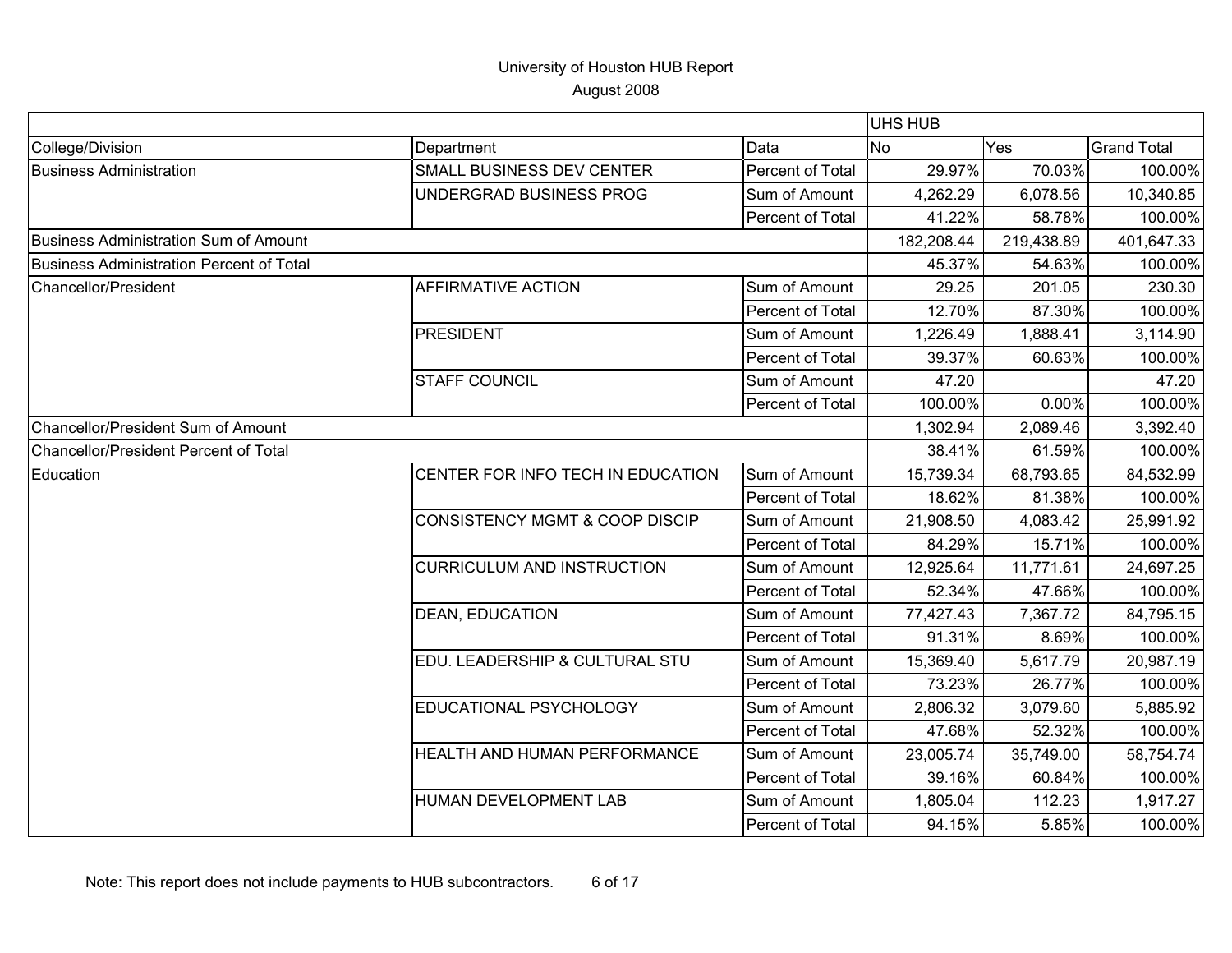|                                   |                                       |                  | <b>UHS HUB</b> |            |                    |
|-----------------------------------|---------------------------------------|------------------|----------------|------------|--------------------|
| College/Division                  | Department                            | Data             | <b>No</b>      | Yes        | <b>Grand Total</b> |
| Education                         | <b>INSTITUTE FOR URBAN EDUCATION</b>  | Sum of Amount    |                | 1,014.19   | 1,014.19           |
|                                   |                                       | Percent of Total | 0.00%          | 100.00%    | 100.00%            |
|                                   | TEACHER EDUCATION AND CERTIFIC        | Sum of Amount    | 470.00         | 694.70     | 1,164.70           |
|                                   |                                       | Percent of Total | 40.35%         | 59.65%     | 100.00%            |
| <b>Education Sum of Amount</b>    |                                       |                  | 171,457.41     | 138,283.91 | 309,741.32         |
| <b>Education Percent of Total</b> |                                       |                  | 55.36%         | 44.64%     | 100.00%            |
| Engineering                       | <b>CHEMICAL ENGINEERING</b>           | Sum of Amount    | 416,433.62     | 5,994.78   | 422,428.40         |
|                                   |                                       | Percent of Total | 98.58%         | 1.42%      | 100.00%            |
|                                   | <b>CIVIL ENGINEERING</b>              | Sum of Amount    | 114,472.39     | 68,795.98  | 183,268.37         |
|                                   |                                       | Percent of Total | 62.46%         | 37.54%     | 100.00%            |
|                                   | <b>COMPOSITE ENGR APPLICATIONS CT</b> | Sum of Amount    | 4,491.31       |            | 4,491.31           |
|                                   |                                       | Percent of Total | 100.00%        | 0.00%      | 100.00%            |
|                                   | <b>COOPERATIVE ENGINEERING</b>        | Sum of Amount    |                | 21.64      | 21.64              |
|                                   |                                       | Percent of Total | 0.00%          | 100.00%    | 100.00%            |
|                                   | <b>CTR FOR INNOVATIVE GROUTING</b>    | Sum of Amount    | 3,858.43       |            | 3,858.43           |
|                                   |                                       | Percent of Total | 100.00%        | 0.00%      | 100.00%            |
|                                   | <b>DEAN, ENGINEERING</b>              | Sum of Amount    | 20,810.75      | 5,756.72   | 26,567.47          |
|                                   |                                       | Percent of Total | 78.33%         | 21.67%     | 100.00%            |
|                                   | ELECTRICAL ENGINEERING                | Sum of Amount    | 248,644.87     | 6,825.80   | 255,470.67         |
|                                   |                                       | Percent of Total | 97.33%         | 2.67%      | 100.00%            |
|                                   | <b>ENGINEERING SERVICES</b>           | Sum of Amount    | 1,567.97       |            | 1,567.97           |
|                                   |                                       | Percent of Total | 100.00%        | 0.00%      | 100.00%            |
|                                   | <b>INDUSTRIAL ENGINEERING</b>         | Sum of Amount    | 8,803.37       | 69.58      | 8,872.95           |
|                                   |                                       | Percent of Total | 99.22%         | 0.78%      | 100.00%            |
|                                   | <b>MECHANICAL ENGINEERING</b>         | Sum of Amount    | 36,390.90      | 4,297.44   | 40,688.34          |
|                                   |                                       | Percent of Total | 89.44%         | 10.56%     | 100.00%            |
|                                   | <b>SW PUBLIC TECHNOLOGY CENTER</b>    | Sum of Amount    | 1,492.22       |            | 1,492.22           |
|                                   |                                       | Percent of Total | 100.00%        | 0.00%      | 100.00%            |
|                                   | <b>WIND ENERGY CENTER</b>             | Sum of Amount    | 783.13         | 427.70     | 1,210.83           |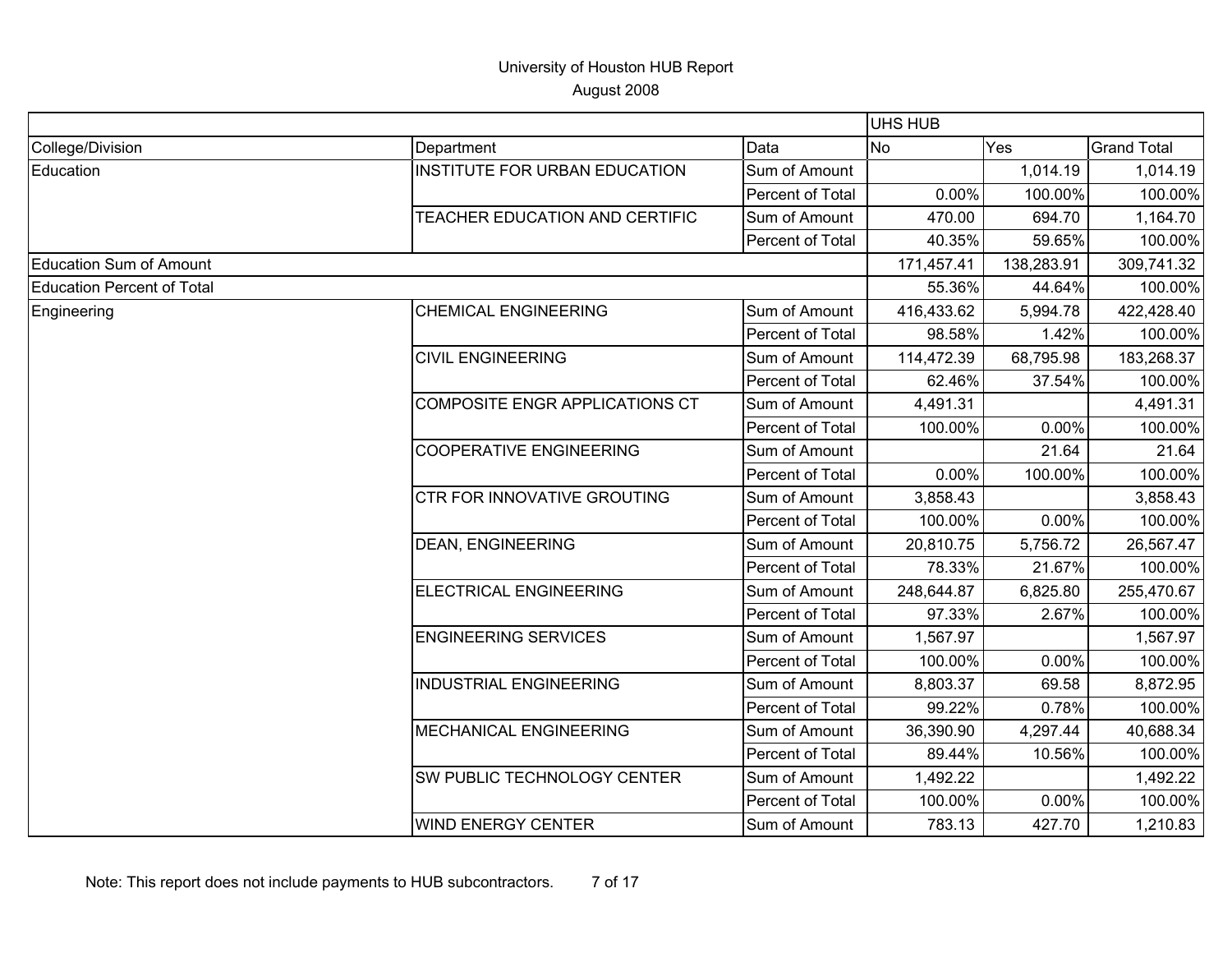|                                                  |                                     |                  | <b>UHS HUB</b> |           |                    |
|--------------------------------------------------|-------------------------------------|------------------|----------------|-----------|--------------------|
| College/Division                                 | Department                          | Data             | <b>No</b>      | Yes       | <b>Grand Total</b> |
| Engineering                                      | <b>WIND ENERGY CENTER</b>           | Percent of Total | 64.68%         | 35.32%    | 100.00%            |
| <b>Engineering Sum of Amount</b>                 |                                     |                  | 857,748.96     | 92,189.64 | 949,938.60         |
| <b>Engineering Percent of Total</b>              |                                     |                  | 90.30%         | 9.70%     | 100.00%            |
| <b>Graduate College of Social Work</b>           | ADMISSIONS-GCSW                     | Sum of Amount    | 669.00         | 314.89    | 983.89             |
|                                                  |                                     | Percent of Total | 68.00%         | 32.00%    | 100.00%            |
|                                                  | <b>ALUMNI &amp; CAREER SERVICES</b> | Sum of Amount    | 310.60         |           | 310.60             |
|                                                  |                                     | Percent of Total | 100.00%        | 0.00%     | 100.00%            |
|                                                  | <b>AMERICAN HUMANICS</b>            | Sum of Amount    | 95.00          |           | 95.00              |
|                                                  |                                     | Percent of Total | 100.00%        | 0.00%     | 100.00%            |
|                                                  | DEAN, SOCIAL WORK                   | Sum of Amount    | 4,998.88       | 38,825.06 | 43,823.94          |
|                                                  |                                     | Percent of Total | 11.41%         | 88.59%    | 100.00%            |
|                                                  | <b>FIELD OFFICE</b>                 | Sum of Amount    | 277.53         | 150.98    | 428.51             |
|                                                  |                                     | Percent of Total | 64.77%         | 35.23%    | 100.00%            |
|                                                  | <b>JODY WILLIAMS CENTER</b>         | Sum of Amount    | 24,772.21      | 32.28     | 24,804.49          |
|                                                  |                                     | Percent of Total | 99.87%         | 0.13%     | 100.00%            |
|                                                  | LEADERSHIP & CHANGE                 | Sum of Amount    |                | 66.92     | 66.92              |
|                                                  |                                     | Percent of Total | $0.00\%$       | 100.00%   | 100.00%            |
|                                                  | <b>OCP</b>                          | Sum of Amount    | 3,822.20       | 3,471.66  | 7,293.86           |
|                                                  |                                     | Percent of Total | 52.40%         | 47.60%    | 100.00%            |
|                                                  | <b>ODSPR</b>                        | Sum of Amount    | 563.43         | 968.73    | 1,532.16           |
|                                                  |                                     | Percent of Total | 36.77%         | 63.23%    | 100.00%            |
| Graduate College of Social Work Sum of Amount    |                                     |                  | 35,508.85      | 43,830.52 | 79,339.37          |
| Graduate College of Social Work Percent of Total |                                     |                  | 44.76%         | 55.24%    | 100.00%            |
| <b>Honors College</b>                            | DEAN, HONORS COLLEGE                | Sum of Amount    | 41,713.94      | 4,503.54  | 46,217.48          |
|                                                  |                                     | Percent of Total | 90.26%         | 9.74%     | 100.00%            |
| Honors College Sum of Amount                     |                                     |                  | 41,713.94      | 4,503.54  | 46,217.48          |
| Honors College Percent of Total                  |                                     |                  | 90.26%         | 9.74%     | 100.00%            |
| Hotel and Restaurant Management                  | DEAN, HOTEL & RESTAURANT MANAG      | Sum of Amount    | 17,495.21      |           | 17,495.21          |
|                                                  |                                     | Percent of Total | 100.00%        | 0.00%     | 100.00%            |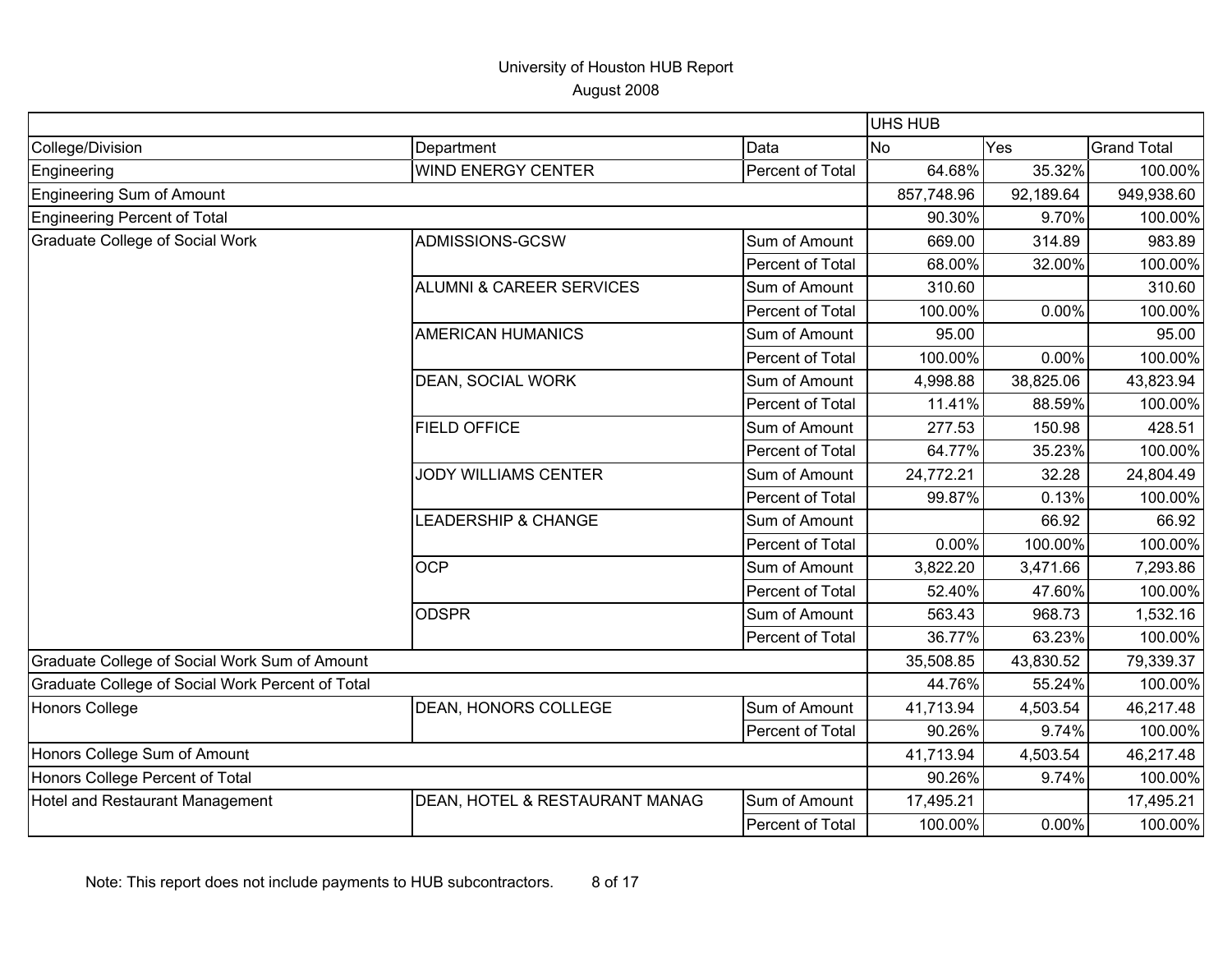|                                                  |                                |                  | <b>UHS HUB</b> |           |                    |
|--------------------------------------------------|--------------------------------|------------------|----------------|-----------|--------------------|
| College/Division                                 | Department                     | Data             | <b>No</b>      | Yes       | <b>Grand Total</b> |
| Hotel and Restaurant Management                  | HOTEL AND RESTAURANT MANAGEMEN | Sum of Amount    | 628,861.64     | 381.89    | 629,243.53         |
|                                                  |                                | Percent of Total | 99.94%         | 0.06%     | 100.00%            |
| Hotel and Restaurant Management Sum of Amount    |                                |                  | 646,356.85     | 381.89    | 646,738.74         |
| Hotel and Restaurant Management Percent of Total |                                |                  | 99.94%         | 0.06%     | 100.00%            |
| Law Center                                       | ASSOCIATE DEAN, LAW            | Sum of Amount    |                | 2,589.82  | 2,589.82           |
|                                                  |                                | Percent of Total | 0.00%          | 100.00%   | 100.00%            |
|                                                  | <b>BLAKELEY INSTITUTE</b>      | Sum of Amount    |                | 2,780.61  | 2,780.61           |
|                                                  |                                | Percent of Total | 0.00%          | 100.00%   | 100.00%            |
|                                                  | <b>BUSINESS SERVICES, LAW</b>  | Sum of Amount    | 34,105.66      | 709.93    | 34,815.59          |
|                                                  |                                | Percent of Total | 97.96%         | 2.04%     | 100.00%            |
|                                                  | CAREER SERVICES, LAW           | Sum of Amount    | 2,130.43       | 4,670.43  | 6,800.86           |
|                                                  |                                | Percent of Total | 31.33%         | 68.67%    | 100.00%            |
|                                                  | DEAN, LAW                      | Sum of Amount    | 16.15          | 452.23    | 468.38             |
|                                                  |                                | Percent of Total | 3.45%          | 96.55%    | 100.00%            |
|                                                  | <b>FACILITIES, LAW</b>         | Sum of Amount    | 19,784.95      | 376.00    | 20,160.95          |
|                                                  |                                | Percent of Total | 98.14%         | 1.86%     | 100.00%            |
|                                                  | <b>FACULTY SUPPORT LAW</b>     | Sum of Amount    |                | 6,722.76  | 6,722.76           |
|                                                  |                                | Percent of Total | 0.00%          | 100.00%   | 100.00%            |
|                                                  | HEALTH LAW & POLICY INSTITUTE  | Sum of Amount    | 39.68          | 2,834.24  | 2,873.92           |
|                                                  |                                | Percent of Total | 1.38%          | 98.62%    | 100.00%            |
|                                                  | <b>IHELG</b>                   | Sum of Amount    | 335.49         | 1,273.17  | 1,608.66           |
|                                                  |                                | Percent of Total | 20.86%         | 79.14%    | 100.00%            |
|                                                  | LAW INFORMATION TECHNOLOGY     | Sum of Amount    | 7,584.06       | 30,678.48 | 38,262.54          |
|                                                  |                                | Percent of Total | 19.82%         | 80.18%    | 100.00%            |
|                                                  | <b>LAW LIBRARY</b>             | Sum of Amount    | 75,478.50      | 12,508.68 | 87,987.18          |
|                                                  |                                | Percent of Total | 85.78%         | 14.22%    | 100.00%            |
|                                                  | LEGAL AID CLINIC, LAW          | Sum of Amount    |                | 589.96    | 589.96             |
|                                                  |                                | Percent of Total | 0.00%          | 100.00%   | 100.00%            |
|                                                  | LEGAL RESEARCH & WRITING, LAW  | Sum of Amount    |                | 2,978.40  | 2,978.40           |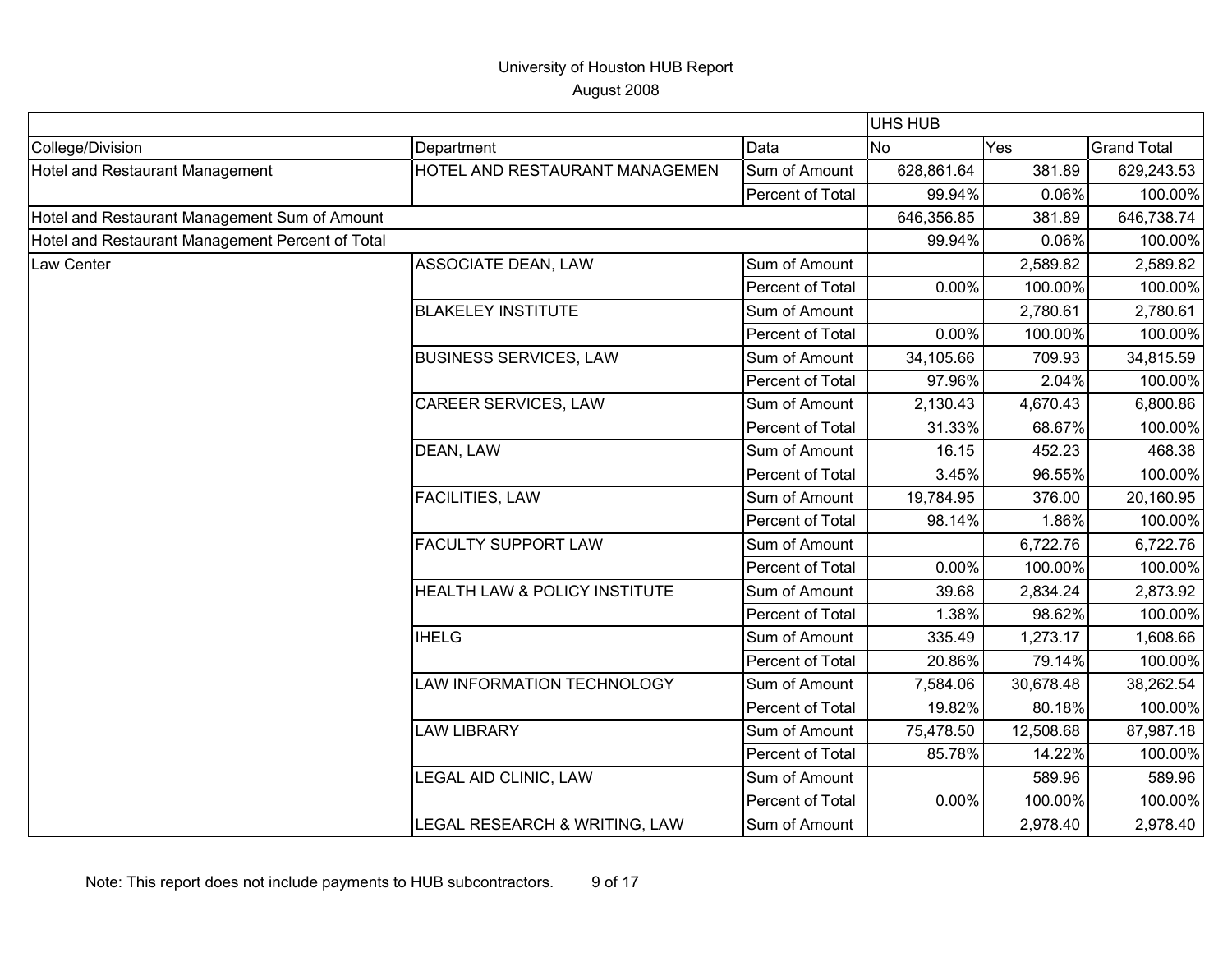| <b>UHS HUB</b>                   |                                  |                  |            |            |                    |
|----------------------------------|----------------------------------|------------------|------------|------------|--------------------|
| College/Division                 | Department                       | Data             | <b>No</b>  | Yes        | <b>Grand Total</b> |
| Law Center                       | LEGAL RESEARCH & WRITING, LAW    | Percent of Total | 0.00%      | 100.00%    | 100.00%            |
|                                  | PUBLIC RELS & MARKETING, LAW     | Sum of Amount    | 4,151.96   |            | 4,151.96           |
|                                  |                                  | Percent of Total | 100.00%    | 0.00%      | 100.00%            |
|                                  | STUDENT SERVICES, LAW            | Sum of Amount    | 12,732.71  | 495.81     | 13,228.52          |
|                                  |                                  | Percent of Total | 96.25%     | 3.75%      | 100.00%            |
| Law Center Sum of Amount         |                                  |                  | 156,359.59 | 69,660.52  | 226,020.11         |
| Law Center Percent of Total      |                                  |                  | 69.18%     | 30.82%     | 100.00%            |
| Liberal Arts and Social Sciences | <b>AEROSPACE STUDIES</b>         | Sum of Amount    | 2,383.46   | 2,132.18   | 4,515.64           |
|                                  |                                  | Percent of Total | 52.78%     | 47.22%     | 100.00%            |
|                                  | AFRICAN-AMERICAN STUDIES         | Sum of Amount    | 4,892.06   | 1,062.91   | 5,954.97           |
|                                  |                                  | Percent of Total | 82.15%     | 17.85%     | 100.00%            |
|                                  | <b>ANTHROPOLOGY</b>              | Sum of Amount    |            | 1,063.28   | 1,063.28           |
|                                  |                                  | Percent of Total | 0.00%      | 100.00%    | 100.00%            |
|                                  | <b>ART</b>                       | Sum of Amount    | 13,530.48  | 26,594.34  | 40,124.82          |
|                                  |                                  | Percent of Total | 33.72%     | 66.28%     | 100.00%            |
|                                  | <b>ARTE PUBLICO</b>              | Sum of Amount    | 69,704.68  | 363.56     | 70,068.24          |
|                                  |                                  | Percent of Total | 99.48%     | 0.52%      | 100.00%            |
|                                  | <b>BAND</b>                      | Sum of Amount    | 3,347.63   |            | 3,347.63           |
|                                  |                                  | Percent of Total | 100.00%    | 0.00%      | 100.00%            |
|                                  | <b>BLAFFER GALLERY</b>           | Sum of Amount    | 12,713.46  | 170.47     | 12,883.93          |
|                                  |                                  | Percent of Total | 98.68%     | 1.32%      | 100.00%            |
|                                  | CENTER FOR PUBLIC POLICY         | Sum of Amount    | 9,870.20   | 348.12     | 10,218.32          |
|                                  |                                  | Percent of Total | 96.59%     | 3.41%      | 100.00%            |
|                                  | <b>COMMUNICATION</b>             | Sum of Amount    | 5,946.83   | 143,017.00 | 148,963.83         |
|                                  |                                  | Percent of Total | 3.99%      | 96.01%     | 100.00%            |
|                                  | <b>COMMUNICATIONS DISORDERS</b>  | Sum of Amount    | 15,689.99  | 18,881.85  | 34,571.84          |
|                                  |                                  | Percent of Total | 45.38%     | 54.62%     | 100.00%            |
|                                  | <b>CWMCA CENTER FOR THE ARTS</b> | Sum of Amount    | 157.19     | 1,575.48   | 1,732.67           |
|                                  |                                  | Percent of Total | 9.07%      | 90.93%     | 100.00%            |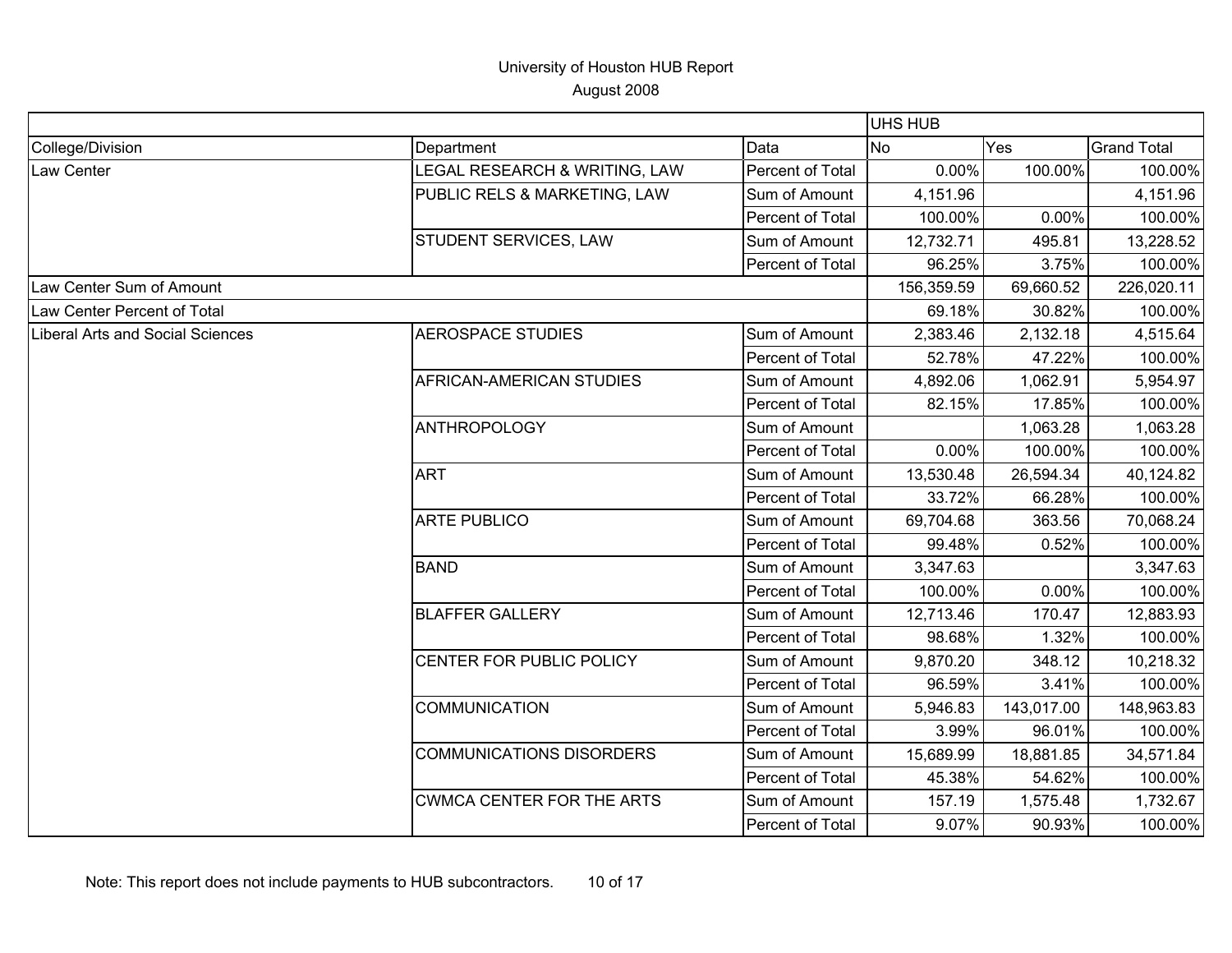|                                         |                                |                  | <b>UHS HUB</b> |           |                    |
|-----------------------------------------|--------------------------------|------------------|----------------|-----------|--------------------|
| College/Division                        | Department                     | Data             | <b>No</b>      | Yes       | <b>Grand Total</b> |
| <b>Liberal Arts and Social Sciences</b> | DEAN, LIBERAL ARTS & SOC SCI   | Sum of Amount    | 7,340.51       | 818.67    | 8,159.18           |
|                                         |                                | Percent of Total | 89.97%         | 10.03%    | 100.00%            |
|                                         | <b>ECONOMICS</b>               | Sum of Amount    | 5,447.91       | 2,530.95  | 7,978.86           |
|                                         |                                | Percent of Total | 68.28%         | 31.72%    | 100.00%            |
|                                         | <b>ENGLISH</b>                 | Sum of Amount    | 20,604.78      | 77,494.81 | 98,099.59          |
|                                         |                                | Percent of Total | 21.00%         | 79.00%    | 100.00%            |
|                                         | <b>HISTORY</b>                 | Sum of Amount    | 19,858.07      | 3,849.87  | 23,707.94          |
|                                         |                                | Percent of Total | 83.76%         | 16.24%    | 100.00%            |
|                                         | MEXICAN-AMERICAN STUDIES       | Sum of Amount    | 2,412.91       | 2,326.18  | 4,739.09           |
|                                         |                                | Percent of Total | 50.92%         | 49.08%    | 100.00%            |
|                                         | <b>MILITARY SCIENCE</b>        | Sum of Amount    | 1,196.04       | 802.48    | 1,998.52           |
|                                         |                                | Percent of Total | 59.85%         | 40.15%    | 100.00%            |
|                                         | MODERN AND CLASSICAL LANGUAGES | Sum of Amount    | 3,155.07       | 22,111.76 | 25,266.83          |
|                                         |                                | Percent of Total | 12.49%         | 87.51%    | 100.00%            |
|                                         | <b>MUSIC</b>                   | Sum of Amount    | 28,223.23      | 2,429.60  | 30,652.83          |
|                                         |                                | Percent of Total | 92.07%         | 7.93%     | 100.00%            |
|                                         | PHILOSOPHY                     | Sum of Amount    | 1,195.09       | 1,359.03  | 2,554.12           |
|                                         |                                | Percent of Total | 46.79%         | 53.21%    | 100.00%            |
|                                         | POLITICAL SCIENCE              | Sum of Amount    | 4,797.97       | 6,991.63  | 11,789.60          |
|                                         |                                | Percent of Total | 40.70%         | 59.30%    | 100.00%            |
|                                         | <b>PSYCHOLOGY</b>              | Sum of Amount    | 26,935.44      | 2,971.36  | 29,906.80          |
|                                         |                                | Percent of Total | 90.06%         | 9.94%     | 100.00%            |
|                                         | <b>RELIGIOUS STUDIES</b>       | Sum of Amount    |                | 26.62     | 26.62              |
|                                         |                                | Percent of Total | 0.00%          | 100.00%   | 100.00%            |
|                                         | SOCIOLOGY                      | Sum of Amount    | 312.38         | 3,591.51  | 3,903.89           |
|                                         |                                | Percent of Total | 8.00%          | 92.00%    | 100.00%            |
|                                         | <b>THEATRE</b>                 | Sum of Amount    | 21,707.77      | 183.87    | 21,891.64          |
|                                         |                                | Percent of Total | 99.16%         | 0.84%     | 100.00%            |
|                                         | <b>WOMEN'S STUDIES PROGRAM</b> | Sum of Amount    | 419.90         | 1,412.97  | 1,832.87           |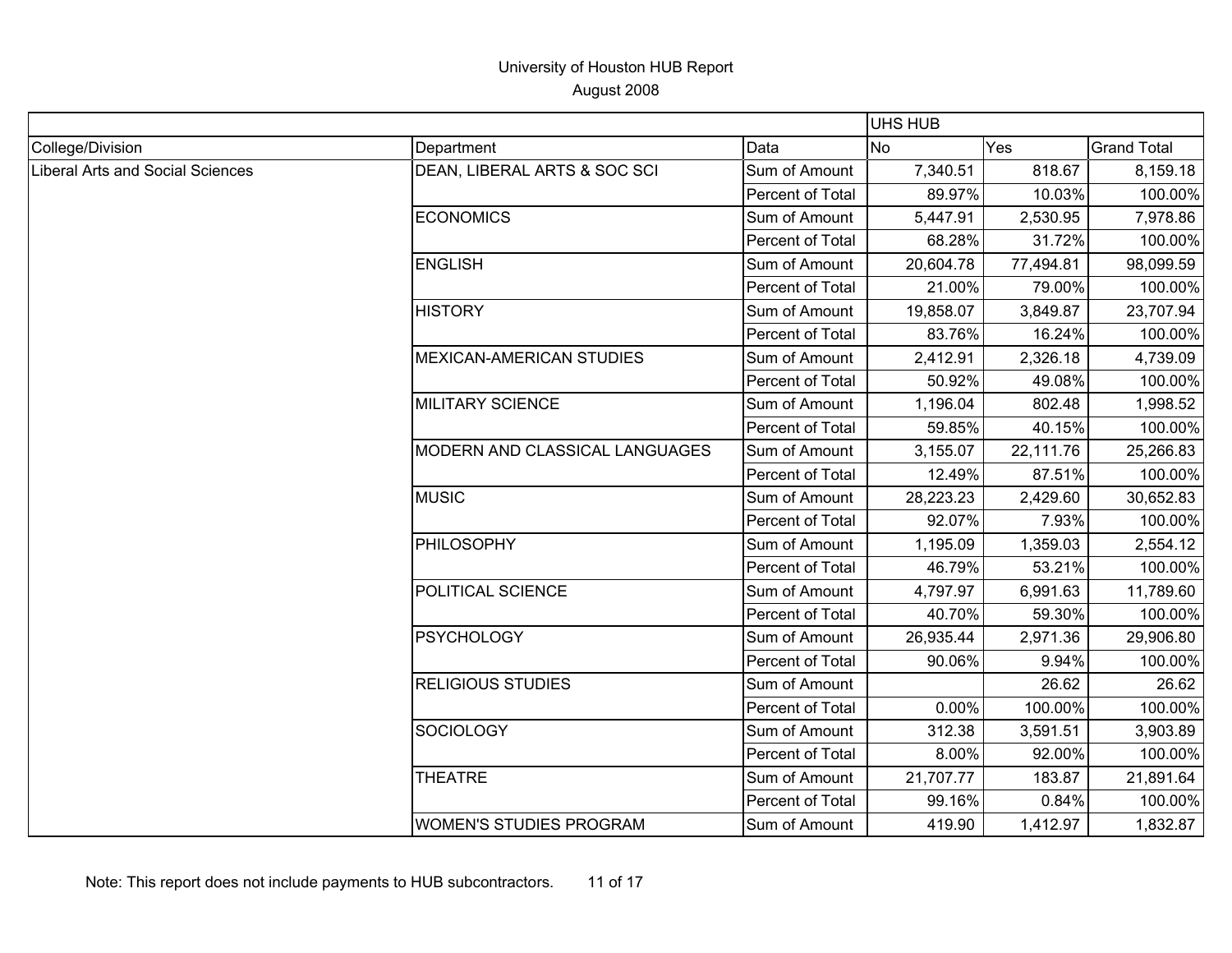|                                                   |                                   |                  | UHS HUB    |            |                    |
|---------------------------------------------------|-----------------------------------|------------------|------------|------------|--------------------|
| College/Division                                  | Department                        | Data             | No         | Yes        | <b>Grand Total</b> |
| <b>Liberal Arts and Social Sciences</b>           | <b>WOMEN'S STUDIES PROGRAM</b>    | Percent of Total | 22.91%     | 77.09%     | 100.00%            |
|                                                   | <b>WRITING CENTER</b>             | Sum of Amount    | 1,012.98   | 187.16     | 1,200.14           |
|                                                   |                                   | Percent of Total | 84.41%     | 15.59%     | 100.00%            |
| Liberal Arts and Social Sciences Sum of Amount    |                                   |                  | 282,856.03 | 324,297.66 | 607,153.69         |
| Liberal Arts and Social Sciences Percent of Total |                                   |                  | 46.59%     | 53.41%     | 100.00%            |
| Library                                           | <b>UNIVERSITY LIBRARIES</b>       | Sum of Amount    | 558,023.20 | 148,502.24 | 706,525.44         |
|                                                   |                                   | Percent of Total | 78.98%     | 21.02%     | 100.00%            |
| Library Sum of Amount                             |                                   |                  | 558,023.20 | 148,502.24 | 706,525.44         |
| <b>Library Percent of Total</b>                   |                                   |                  | 78.98%     | 21.02%     | 100.00%            |
| Natural Science and Mathematics                   | <b>BIOLOGY &amp; BIOCHEMISTRY</b> | Sum of Amount    | 157,425.60 | 5,673.54   | 163,099.14         |
|                                                   |                                   | Percent of Total | 96.52%     | 3.48%      | 100.00%            |
|                                                   | <b>CAGE INSTITUTE</b>             | Sum of Amount    | 26.48      |            | 26.48              |
|                                                   |                                   | Percent of Total | 100.00%    | 0.00%      | 100.00%            |
|                                                   | <b>CHEMISTRY</b>                  | Sum of Amount    | 59,214.65  | 2,647.27   | 61,861.92          |
|                                                   |                                   | Percent of Total | 95.72%     | 4.28%      | 100.00%            |
|                                                   | <b>COMPUTER SCIENCE</b>           | Sum of Amount    | 8,484.80   | 31,462.21  | 39,947.01          |
|                                                   |                                   | Percent of Total | 21.24%     | 78.76%     | 100.00%            |
|                                                   | DEAN, NATURAL SCIENCE & MATHE     | Sum of Amount    | 33,131.94  | 5,846.82   | 38,978.76          |
|                                                   |                                   | Percent of Total | 85.00%     | 15.00%     | 100.00%            |
|                                                   | <b>GEOLOGY</b>                    | Sum of Amount    | 27,283.18  | 2,462.01   | 29,745.19          |
|                                                   |                                   | Percent of Total | 91.72%     | 8.28%      | 100.00%            |
|                                                   | <b>IMAQS</b>                      | Sum of Amount    | 35,168.96  | 2,847.35   | 38,016.31          |
|                                                   |                                   | Percent of Total | 92.51%     | 7.49%      | 100.00%            |
|                                                   | <b>MATHEMATICS</b>                | Sum of Amount    | 20,158.53  | 1,715.13   | 21,873.66          |
|                                                   |                                   | Percent of Total | 92.16%     | 7.84%      | 100.00%            |
|                                                   | <b>PHYSICS</b>                    | Sum of Amount    | 74,293.49  | 2,405.68   | 76,699.17          |
|                                                   |                                   | Percent of Total | 96.86%     | 3.14%      | 100.00%            |
| Natural Science and Mathematics Sum of Amount     |                                   |                  | 415,187.63 | 55,060.01  | 470,247.64         |
| Natural Science and Mathematics Percent of Total  |                                   |                  | 88.29%     | 11.71%     | 100.00%            |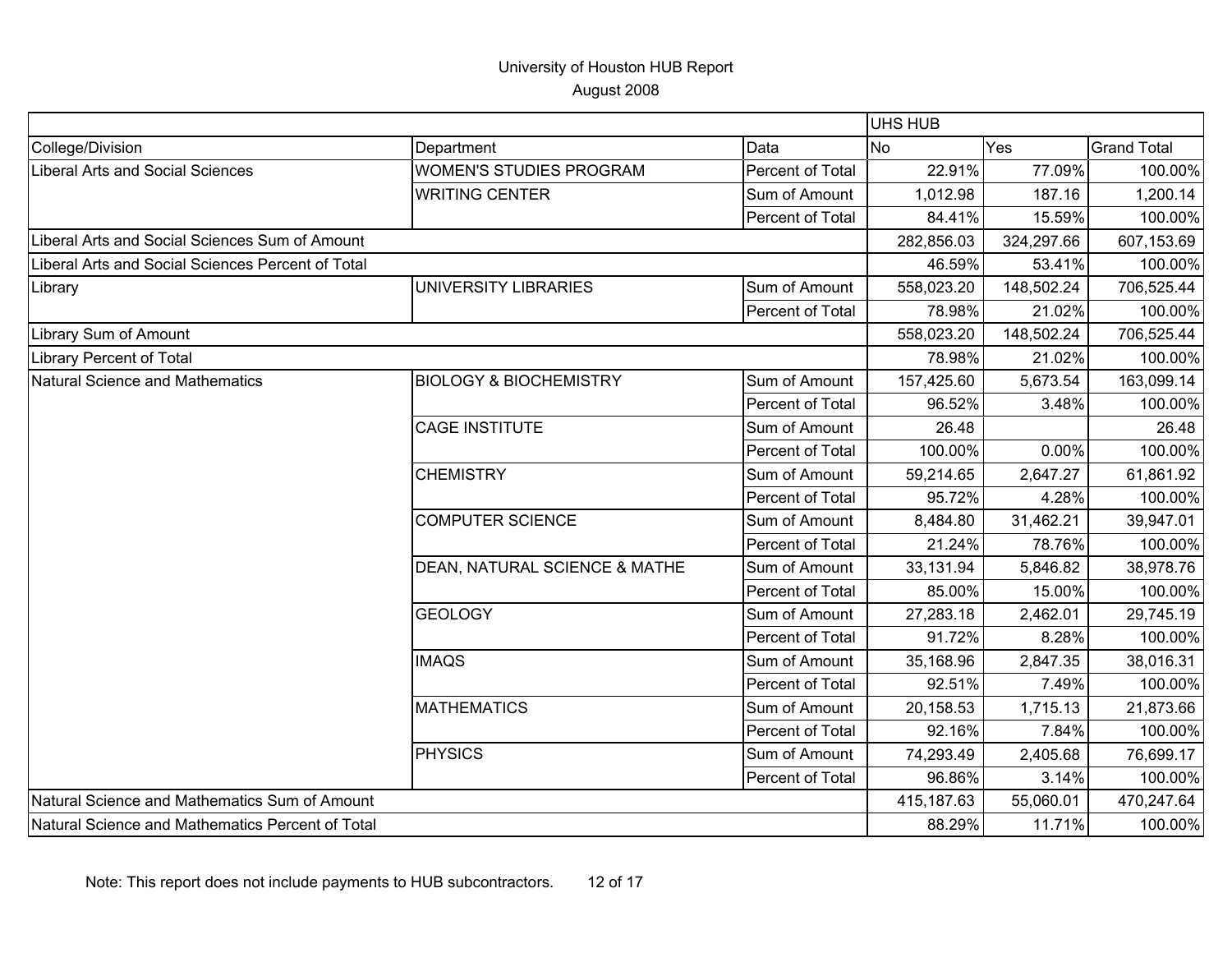|                            |                                |                  | <b>UHS HUB</b> |            |                    |
|----------------------------|--------------------------------|------------------|----------------|------------|--------------------|
| College/Division           | Department                     | Data             | <b>INo</b>     | Yes        | <b>Grand Total</b> |
| Optometry                  | <b>DEAN, OPTOMETRY</b>         | Sum of Amount    | 49,278.71      | 38,449.96  | 87,728.67          |
|                            |                                | Percent of Total | 56.17%         | 43.83%     | 100.00%            |
|                            | OPT VISION SCIENCES            | Sum of Amount    | 93,834.27      | 3,179.72   | 97,013.99          |
|                            |                                | Percent of Total | 96.72%         | 3.28%      | 100.00%            |
|                            | OPTOMETRY CLINIC               | Sum of Amount    | 25,531.96      | 2,450.28   | 27,982.24          |
|                            |                                | Percent of Total | 91.24%         | 8.76%      | 100.00%            |
| Optometry Sum of Amount    |                                |                  | 168,644.94     | 44,079.96  | 212,724.90         |
| Optometry Percent of Total |                                |                  | 79.28%         | 20.72%     | 100.00%            |
| Pharmacy                   | CLINICAL PHARMACY & ADMINISTRA | Sum of Amount    | 6,876.49       | 956.38     | 7,832.87           |
|                            |                                | Percent of Total | 87.79%         | 12.21%     | 100.00%            |
|                            | <b>DEAN, PHARMACY</b>          | Sum of Amount    | 25,648.01      | 3,014.22   | 28,662.23          |
|                            |                                | Percent of Total | 89.48%         | 10.52%     | 100.00%            |
|                            | INSTITUTE FOR DRUG EDUCATION   | Sum of Amount    | 221.45         |            | 221.45             |
|                            |                                | Percent of Total | 100.00%        | 0.00%      | 100.00%            |
|                            | PHARMACOLOGICAL & PHARMACEUTIC | Sum of Amount    | 86,400.21      | 555.95     | 86,956.16          |
|                            |                                | Percent of Total | 99.36%         | 0.64%      | 100.00%            |
| Pharmacy Sum of Amount     |                                | 119,146.16       | 4,526.55       | 123,672.71 |                    |
| Pharmacy Percent of Total  |                                |                  | 96.34%         | 3.66%      | 100.00%            |
| Research                   | ANIMAL CARE OPERATIONS         | Sum of Amount    | 9,131.66       | 3,521.44   | 12,653.10          |
|                            |                                | Percent of Total | 72.17%         | 27.83%     | 100.00%            |
|                            | CENTER FOR ADVANCED MATERIALS  | Sum of Amount    | 3,774.43       |            | 3,774.43           |
|                            |                                | Percent of Total | 100.00%        | 0.00%      | 100.00%            |
|                            | <b>CMC</b>                     | Sum of Amount    | 13,059.23      |            | 13,059.23          |
|                            |                                | Percent of Total | 100.00%        | 0.00%      | 100.00%            |
|                            | ENVIRONMENTAL INSTIT-HOUSTON   | Sum of Amount    | 7,927.59       |            | 7,927.59           |
|                            |                                | Percent of Total | 100.00%        | 0.00%      | 100.00%            |
|                            | <b>GRANTS AND CONTRACTS</b>    | Sum of Amount    | 523.36         | 249.17     | 772.53             |
|                            |                                | Percent of Total | 67.75%         | 32.25%     | 100.00%            |
|                            | <b>HOUSTON COASTAL CENTER</b>  | Sum of Amount    | 6,255.12       |            | 6,255.12           |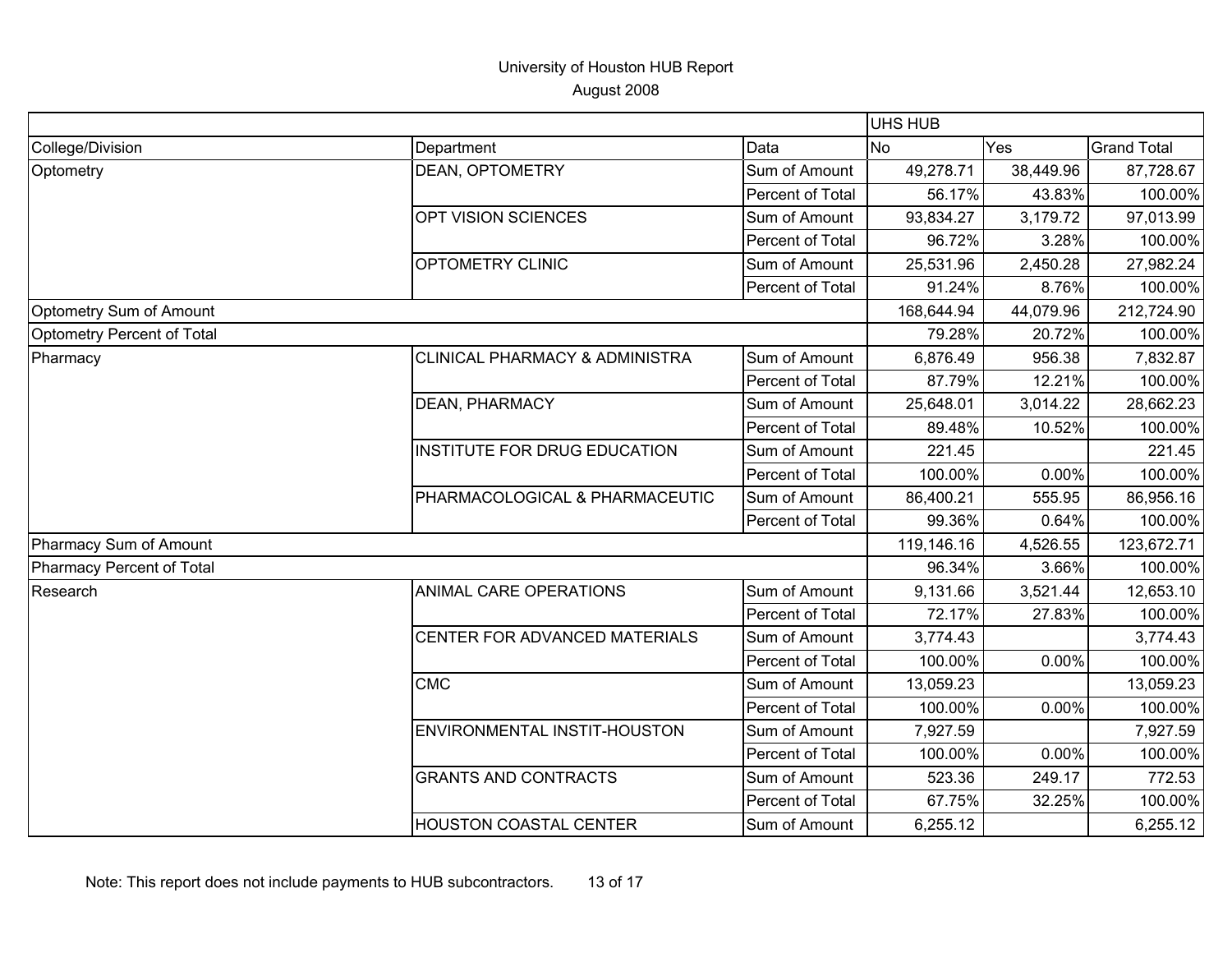|                           |                                                                                                                                                                                                                                                          |                  | UHS HUB    |            |                                                                                                                                                                                   |  |
|---------------------------|----------------------------------------------------------------------------------------------------------------------------------------------------------------------------------------------------------------------------------------------------------|------------------|------------|------------|-----------------------------------------------------------------------------------------------------------------------------------------------------------------------------------|--|
| College/Division          | Department                                                                                                                                                                                                                                               | Data             | <b>INo</b> | Yes        | <b>Grand Total</b>                                                                                                                                                                |  |
| Research                  | <b>HOUSTON COASTAL CENTER</b>                                                                                                                                                                                                                            | Percent of Total | 100.00%    | 0.00%      | 100.00%                                                                                                                                                                           |  |
|                           | INSTITUTE FOR MOLECULAR DESIGN                                                                                                                                                                                                                           | Sum of Amount    | 900.00     |            | 900.00                                                                                                                                                                            |  |
|                           |                                                                                                                                                                                                                                                          | Percent of Total | 100.00%    | 0.00%      | 100.00%                                                                                                                                                                           |  |
|                           | <b>INSTITUTE FOR SPACE SYSTEMS</b>                                                                                                                                                                                                                       | Sum of Amount    | 9.06       |            | 9.06                                                                                                                                                                              |  |
|                           |                                                                                                                                                                                                                                                          | Percent of Total | 100.00%    | 0.00%      | 100.00%                                                                                                                                                                           |  |
|                           | OFFICE OF TECHNOLOGY MANAGEMEN                                                                                                                                                                                                                           | Sum of Amount    | 14,188.87  | 507.17     | 14,696.04                                                                                                                                                                         |  |
|                           |                                                                                                                                                                                                                                                          | Percent of Total | 96.55%     | 3.45%      | 100.00%                                                                                                                                                                           |  |
|                           | <b>RESEARCH DIVISION OFFICE</b>                                                                                                                                                                                                                          | Sum of Amount    | 3,772.40   | 2,735.80   | 6,508.20                                                                                                                                                                          |  |
|                           |                                                                                                                                                                                                                                                          | Percent of Total | 57.96%     | 42.04%     | 100.00%                                                                                                                                                                           |  |
|                           | <b>RESEARCH FINANCIAL SERVICES</b><br><b>RESEARCH INFORMATION CENTER</b><br>RESEARCH POLICIES/COMP/COMMITT<br><b>RESEARCH SERVICES</b><br><b>SPACE VACUUM EPITAXY CENTER</b><br><b>SUPER CONDUCT &amp; ADV MATERIALS</b><br><b>TCSUH</b><br><b>TIMES</b> | Sum of Amount    | 68.03      | 147.36     | 215.39                                                                                                                                                                            |  |
|                           |                                                                                                                                                                                                                                                          | Percent of Total | 31.58%     | 68.42%     | 100.00%                                                                                                                                                                           |  |
|                           |                                                                                                                                                                                                                                                          | Sum of Amount    | 6,778.89   | 2,293.32   | 9,072.21                                                                                                                                                                          |  |
|                           |                                                                                                                                                                                                                                                          | Percent of Total | 74.72%     |            | 100.00%                                                                                                                                                                           |  |
|                           |                                                                                                                                                                                                                                                          | Sum of Amount    | 325.75     |            | 325.75                                                                                                                                                                            |  |
|                           |                                                                                                                                                                                                                                                          | Percent of Total | 100.00%    | 0.00%      | 100.00%                                                                                                                                                                           |  |
|                           |                                                                                                                                                                                                                                                          | Sum of Amount    | 400.22     | 4.34       | 25.28%<br>404.56<br>1.07%<br>100.00%<br>178.76<br>0.00%<br>100.00%<br>1,779.12                                                                                                    |  |
|                           |                                                                                                                                                                                                                                                          | Percent of Total | 98.93%     |            |                                                                                                                                                                                   |  |
|                           |                                                                                                                                                                                                                                                          | Sum of Amount    | 178.76     |            |                                                                                                                                                                                   |  |
|                           |                                                                                                                                                                                                                                                          | Percent of Total | 100.00%    |            |                                                                                                                                                                                   |  |
|                           |                                                                                                                                                                                                                                                          | Sum of Amount    | 1,779.12   |            | 0.00%<br>100.00%<br>70,104.91<br>4,917.14<br>7.01%<br>100.00%<br>29,743.03<br>4,590.21<br>100.00%<br>15.43%<br>249,993.44<br>76.33%<br>100.00%<br>428,372.47<br>48.97%<br>100.00% |  |
|                           |                                                                                                                                                                                                                                                          | Percent of Total | 100.00%    |            |                                                                                                                                                                                   |  |
|                           |                                                                                                                                                                                                                                                          | Sum of Amount    | 65,187.77  |            |                                                                                                                                                                                   |  |
|                           |                                                                                                                                                                                                                                                          | Percent of Total | 92.99%     |            |                                                                                                                                                                                   |  |
|                           |                                                                                                                                                                                                                                                          | Sum of Amount    | 25,152.82  |            |                                                                                                                                                                                   |  |
|                           |                                                                                                                                                                                                                                                          | Percent of Total | 84.57%     |            |                                                                                                                                                                                   |  |
|                           | TX LEARNING/COMPUTATIONAL CTR                                                                                                                                                                                                                            | Sum of Amount    | 59,175.89  | 190,817.55 |                                                                                                                                                                                   |  |
|                           |                                                                                                                                                                                                                                                          | Percent of Total | 23.67%     |            |                                                                                                                                                                                   |  |
| Research Sum of Amount    |                                                                                                                                                                                                                                                          |                  | 218,588.97 | 209,783.50 |                                                                                                                                                                                   |  |
| Research Percent of Total |                                                                                                                                                                                                                                                          |                  | 51.03%     |            |                                                                                                                                                                                   |  |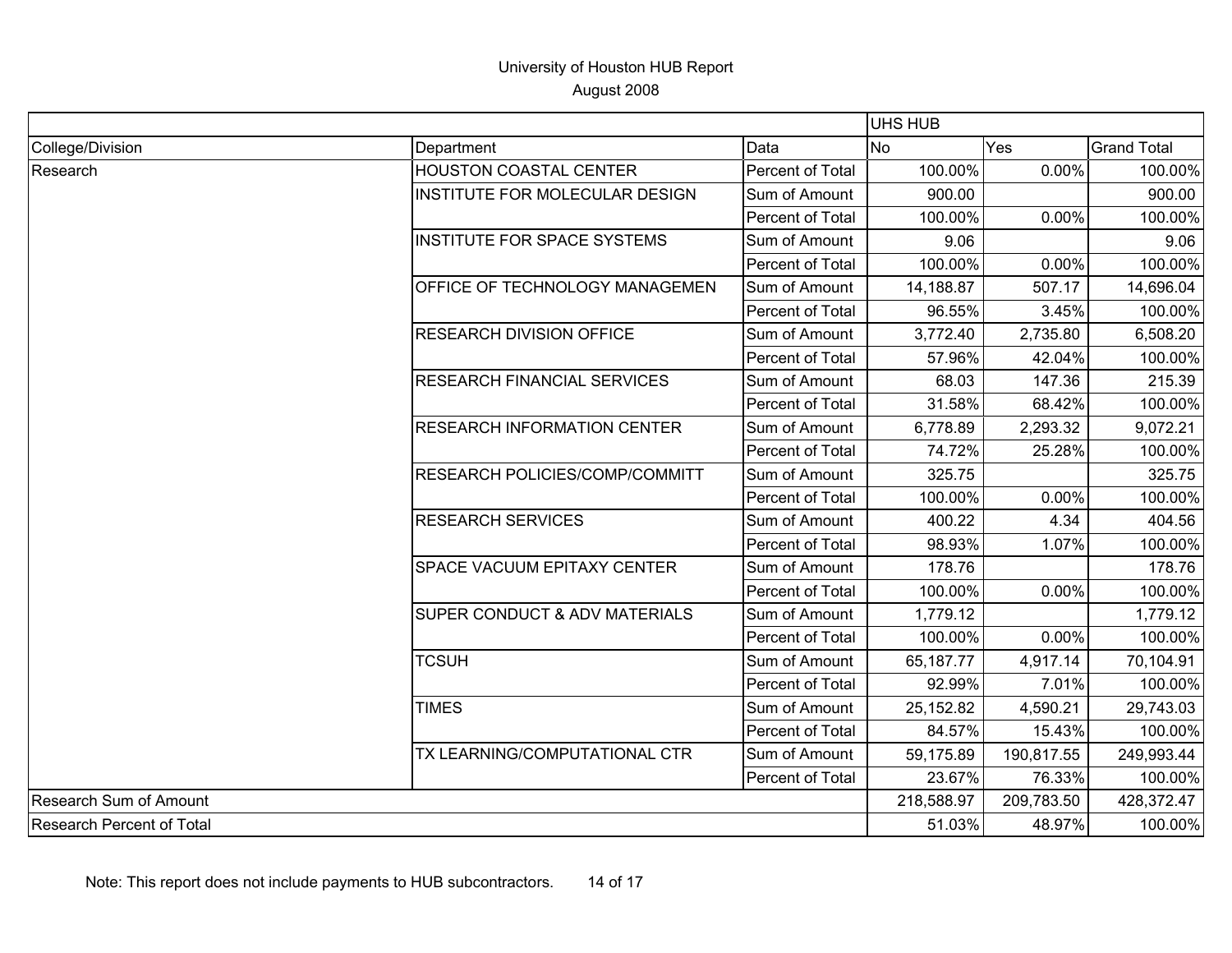|                        |                                                                                                                                                                                                                                                                           |                                                                                                                                                                           | UHS HUB                                                                                                                |                                                                       |                                                                                                |
|------------------------|---------------------------------------------------------------------------------------------------------------------------------------------------------------------------------------------------------------------------------------------------------------------------|---------------------------------------------------------------------------------------------------------------------------------------------------------------------------|------------------------------------------------------------------------------------------------------------------------|-----------------------------------------------------------------------|------------------------------------------------------------------------------------------------|
| College/Division       | Department                                                                                                                                                                                                                                                                | Data                                                                                                                                                                      | <b>No</b><br>Yes                                                                                                       | <b>Grand Total</b>                                                    |                                                                                                |
| <b>Student Affairs</b> | <b>CAMPUS ACTIVITIES</b>                                                                                                                                                                                                                                                  | Sum of Amount                                                                                                                                                             | 8,716.92                                                                                                               | 5,068.52                                                              | 13,785.44                                                                                      |
|                        |                                                                                                                                                                                                                                                                           | Percent of Total                                                                                                                                                          | 63.23%                                                                                                                 | 36.77%                                                                | 100.00%                                                                                        |
|                        | <b>CAMPUS RECREATION</b>                                                                                                                                                                                                                                                  | Sum of Amount                                                                                                                                                             | 76,870.29                                                                                                              | 3,534.57                                                              | 80,404.86                                                                                      |
|                        |                                                                                                                                                                                                                                                                           | Percent of Total                                                                                                                                                          | 95.60%                                                                                                                 | 4.40%                                                                 | 100.00%                                                                                        |
|                        | <b>CENTER FOR STUDENTS W/DISABILI</b>                                                                                                                                                                                                                                     | Sum of Amount                                                                                                                                                             | 12,547.89                                                                                                              | 16,882.50                                                             | 29,430.39                                                                                      |
|                        |                                                                                                                                                                                                                                                                           | Percent of Total                                                                                                                                                          | 42.64%                                                                                                                 | 57.36%                                                                | 100.00%                                                                                        |
|                        | CHILD CARE CENTER                                                                                                                                                                                                                                                         | Sum of Amount                                                                                                                                                             | 37,212.46                                                                                                              | 3,832.60                                                              | 41,045.06                                                                                      |
|                        |                                                                                                                                                                                                                                                                           | Percent of Total                                                                                                                                                          | 90.66%                                                                                                                 | 9.34%                                                                 | 100.00%                                                                                        |
|                        | COUNSELING AND PSYCH SVCS<br><b>DEAN OF STUDENTS</b><br>INT'L STUDENT & SCHOLAR SERVIC<br><b>EARNING AND ASSESSMENT SVCS</b><br>LEARNING SUPPORT SERVICES<br><b>RESIDENTIAL LIFE &amp; HOUSING</b><br><b>STUDENT AFFAIRS</b><br>STUDENT HEALTH CENTER<br>STUDENT PHARMACY | Sum of Amount                                                                                                                                                             | 3,532.69                                                                                                               | 248.95                                                                | 3,781.64                                                                                       |
|                        |                                                                                                                                                                                                                                                                           | Percent of Total                                                                                                                                                          | 93.42%                                                                                                                 | 6.58%                                                                 | 100.00%                                                                                        |
|                        |                                                                                                                                                                                                                                                                           | Sum of Amount                                                                                                                                                             | 8,472.11                                                                                                               |                                                                       | 8,472.11                                                                                       |
|                        |                                                                                                                                                                                                                                                                           | Percent of Total                                                                                                                                                          | 100.00%                                                                                                                | 0.00%                                                                 | 100.00%                                                                                        |
|                        |                                                                                                                                                                                                                                                                           | Sum of Amount<br>594.50<br>Percent of Total<br>32.76%<br>Sum of Amount<br>206.11<br>Percent of Total<br>62.28%<br>Sum of Amount<br>6,403.43<br>Percent of Total<br>75.50% | 1,220.18                                                                                                               | 1,814.68                                                              |                                                                                                |
|                        |                                                                                                                                                                                                                                                                           |                                                                                                                                                                           |                                                                                                                        | 67.24%                                                                | 100.00%<br>330.96<br>100.00%<br>8,481.83<br>100.00%                                            |
|                        |                                                                                                                                                                                                                                                                           |                                                                                                                                                                           |                                                                                                                        | 124.85<br>37.72%<br>2,078.40<br>24.50%<br>9,534.99<br>95.98%<br>4.02% |                                                                                                |
|                        |                                                                                                                                                                                                                                                                           |                                                                                                                                                                           |                                                                                                                        |                                                                       |                                                                                                |
|                        |                                                                                                                                                                                                                                                                           |                                                                                                                                                                           | 237,227.98<br>227,692.99<br>16,348.85<br>914.97<br>17,263.82<br>94.70%<br>5.30%<br>10,730.87<br>33,082.46<br>22,351.59 |                                                                       |                                                                                                |
|                        |                                                                                                                                                                                                                                                                           |                                                                                                                                                                           |                                                                                                                        |                                                                       |                                                                                                |
|                        |                                                                                                                                                                                                                                                                           | Sum of Amount                                                                                                                                                             |                                                                                                                        |                                                                       |                                                                                                |
|                        |                                                                                                                                                                                                                                                                           | Percent of Total                                                                                                                                                          |                                                                                                                        |                                                                       | 100.00%<br>100.00%<br>100.00%<br>628.00<br>0.00%<br>100.00%<br>1,991.53<br>100.00%<br>3,394.17 |
|                        |                                                                                                                                                                                                                                                                           | Sum of Amount                                                                                                                                                             |                                                                                                                        |                                                                       | 32.44%<br>214.33<br>10.76%                                                                     |
|                        |                                                                                                                                                                                                                                                                           | Percent of Total                                                                                                                                                          |                                                                                                                        |                                                                       |                                                                                                |
|                        |                                                                                                                                                                                                                                                                           | Sum of Amount                                                                                                                                                             |                                                                                                                        |                                                                       |                                                                                                |
|                        |                                                                                                                                                                                                                                                                           | Percent of Total                                                                                                                                                          | 67.56%                                                                                                                 |                                                                       |                                                                                                |
|                        |                                                                                                                                                                                                                                                                           | Sum of Amount                                                                                                                                                             | 628.00                                                                                                                 |                                                                       |                                                                                                |
|                        |                                                                                                                                                                                                                                                                           | Percent of Total                                                                                                                                                          | 100.00%                                                                                                                |                                                                       |                                                                                                |
|                        | STUDENT PUBLICATIONS                                                                                                                                                                                                                                                      | Sum of Amount                                                                                                                                                             | 1,777.20                                                                                                               |                                                                       |                                                                                                |
|                        |                                                                                                                                                                                                                                                                           | Percent of Total                                                                                                                                                          | 89.24%                                                                                                                 |                                                                       |                                                                                                |
|                        | UNIVERSITY CAREER SERVICES                                                                                                                                                                                                                                                | Sum of Amount                                                                                                                                                             | 178.07                                                                                                                 | 3,216.10                                                              |                                                                                                |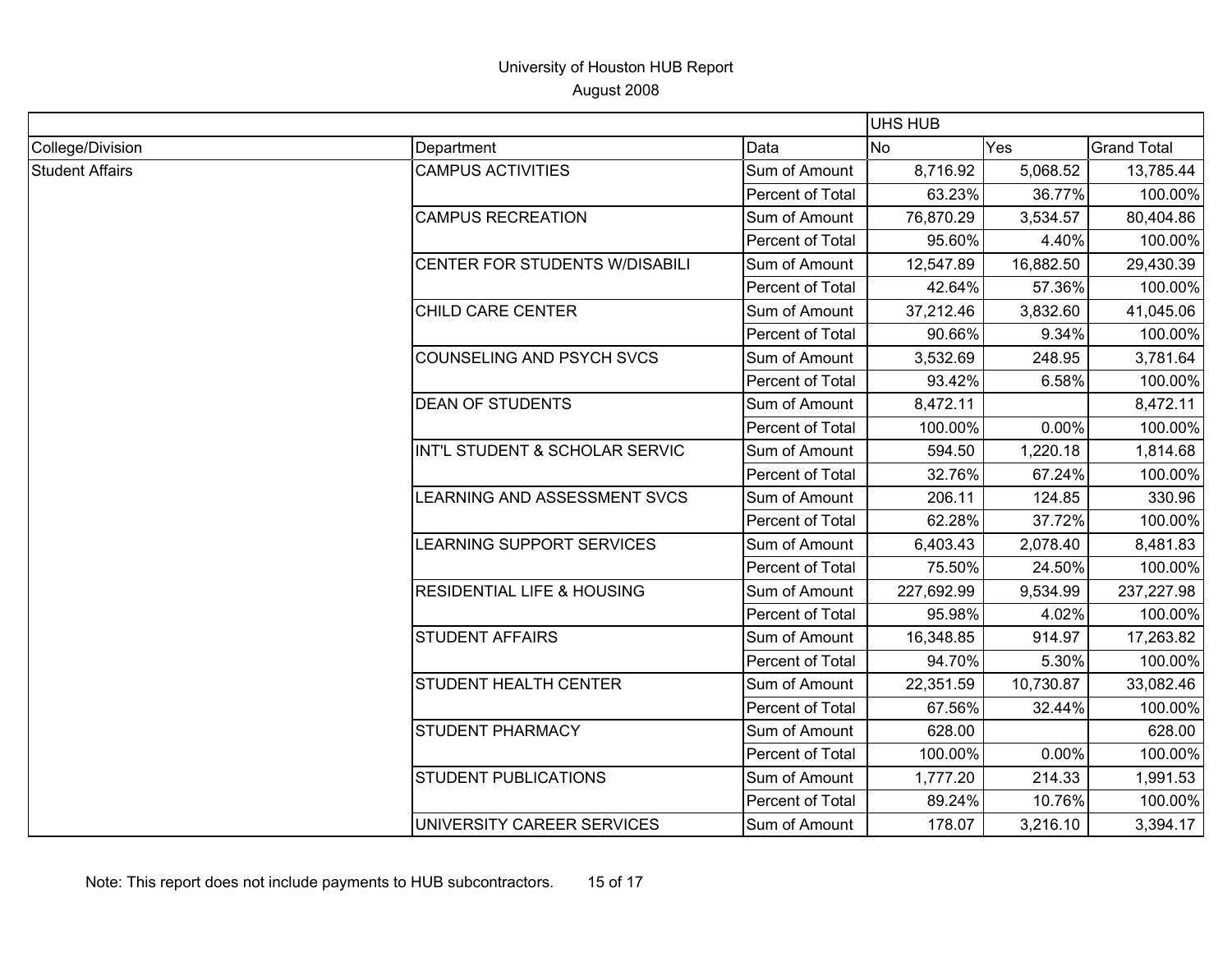|                                      |                                         |                                                                                                                                                  | <b>UHS HUB</b> |            |                    |  |
|--------------------------------------|-----------------------------------------|--------------------------------------------------------------------------------------------------------------------------------------------------|----------------|------------|--------------------|--|
| College/Division                     | Department                              | Data                                                                                                                                             | <b>INo</b>     | <b>Yes</b> | <b>Grand Total</b> |  |
| <b>Student Affairs</b>               | UNIVERSITY CAREER SERVICES              | Percent of Total                                                                                                                                 | 5.25%          | 94.75%     | 100.00%            |  |
|                                      | UNIVERSITY CENTER                       | Sum of Amount                                                                                                                                    | 75,701.21      | 5,043.16   | 80,744.37          |  |
|                                      |                                         | Percent of Total                                                                                                                                 | 93.75%         | 6.25%      | 100.00%            |  |
|                                      | UNIVERSITY TESTING SERVICES             | Sum of Amount                                                                                                                                    | 11,983.32      | (434.24)   | 11,549.08          |  |
|                                      |                                         | Percent of Total                                                                                                                                 | 103.76%        | $-3.76%$   | 100.00%            |  |
|                                      | <b>VETERAN SERVICES</b>                 | Sum of Amount                                                                                                                                    | 98.88          |            | 98.88              |  |
|                                      |                                         | Percent of Total                                                                                                                                 | 100.00%        | 0.00%      | 100.00%            |  |
| <b>Student Affairs Sum of Amount</b> |                                         |                                                                                                                                                  | 511,316.51     | 62,210.75  | 573,527.26         |  |
| Student Affairs Percent of Total     |                                         |                                                                                                                                                  | 89.15%         | 10.85%     | 100.00%            |  |
| Technology                           | CENTER FOR APPLIED TECHNOLOGY           | Sum of Amount                                                                                                                                    | 3,304.17       |            | 3,304.17           |  |
|                                      |                                         | Percent of Total                                                                                                                                 | 100.00%        | 0.00%      | 100.00%            |  |
|                                      | CENTER FOR FUTURE OF HEALTH             | Sum of Amount                                                                                                                                    | 454.21         |            | 454.21             |  |
|                                      |                                         | Percent of Total                                                                                                                                 | 100.00%        | 0.00%      | 100.00%            |  |
|                                      | CENTER FOR LIFE SCIENCES TECH           | Sum of Amount                                                                                                                                    | 131,085.79     | 685.41     | 131,771.20         |  |
|                                      |                                         | Percent of Total                                                                                                                                 | 99.48%         | 0.52%      | 100.00%            |  |
|                                      | DEAN, TECHNOLOGY                        | Sum of Amount                                                                                                                                    | 8,089.71       | 7,974.91   | 16,064.62          |  |
|                                      |                                         | Percent of Total                                                                                                                                 | 50.36%         | 49.64%     | 100.00%            |  |
|                                      | <b>ENGINEERING TECHNOLOGY</b>           | Sum of Amount                                                                                                                                    | 10,586.34      | 309.22     | 10,895.56          |  |
|                                      |                                         | Percent of Total                                                                                                                                 | 97.16%         | 2.84%      | 100.00%            |  |
|                                      | HUMAN DEVELOP AND CONSUMER SCI          | Sum of Amount<br>Percent of Total<br>Sum of Amount<br>Percent of Total<br>Sum of Amount<br>Percent of Total<br>Sum of Amount<br>Percent of Total | 2,288.37       | 6,675.25   | 8,963.62           |  |
|                                      |                                         |                                                                                                                                                  | 25.53%         | 74.47%     | 100.00%            |  |
|                                      | <b>INFORMATION &amp; LOGISTICS TECH</b> |                                                                                                                                                  | 5,432.24       | 88,952.12  | 94,384.36          |  |
|                                      |                                         |                                                                                                                                                  | 5.76%          | 94.24%     | 100.00%            |  |
|                                      | <b>TMAC</b>                             |                                                                                                                                                  | 467.96         |            | 467.96             |  |
|                                      |                                         |                                                                                                                                                  | 100.00%        | 0.00%      | 100.00%            |  |
| Technology Sum of Amount             |                                         | 161,708.79                                                                                                                                       | 104,596.91     | 266,305.70 |                    |  |
| <b>Technology Percent of Total</b>   |                                         | 60.72%                                                                                                                                           | 39.28%         | 100.00%    |                    |  |
| <b>University Advancement</b>        | ADVANCEMENT INFORMATION SVCS            |                                                                                                                                                  | 1,261.12       | 33,902.76  | 35,163.88          |  |
|                                      |                                         |                                                                                                                                                  | 3.59%          | 96.41%     | 100.00%            |  |